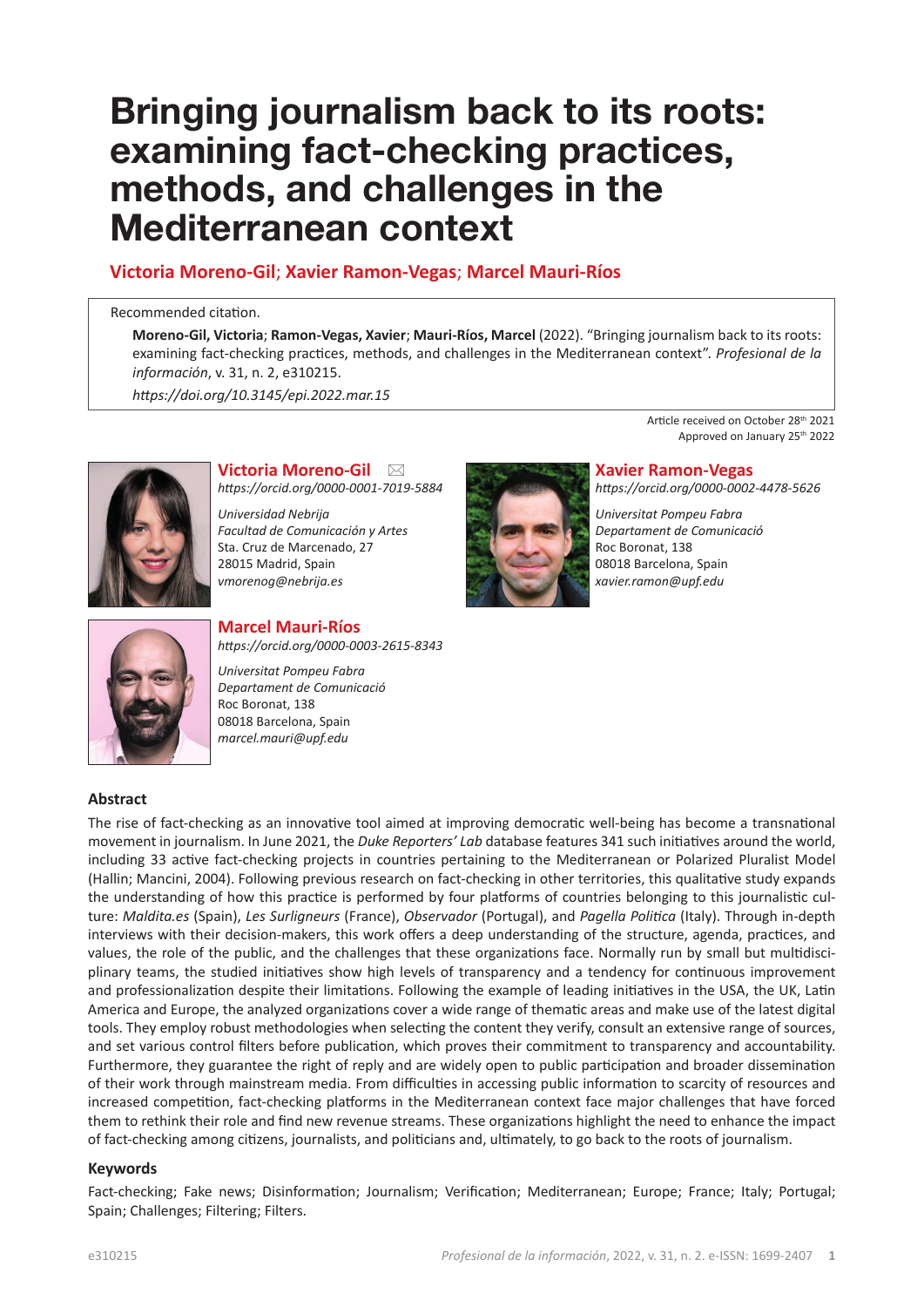# **1. Introduction**

Several studies have revealed that modern fact-checking was born in response to major changes produced in digital media –including the rise of user-generated content, social media, and data journalism– that have led to a rethink of the standards of traditional journalism (**Cavaliere**, 2021). Similarly, some authors refer to fact-checking as a professional reform movement that has reached the heart of US elite media (**Graves**, 2013) in a context marked by a reputational crisis of journalism and its decline both professionally and economically (**Nielsen**, 2016). This context has also been characterized by political and social polarization as well as massive access to technology, which has

"served to accelerate the time of the informative message, meaning that both the speed and the means to spread the truth are identical to those that can be used to transmit the lie" (**Figueira**; **Santos**, 2019, p. 4).

The "democratization" of content brought about a wave of disinformation (**Amazeen**, 2020) that reached its greatest expression during the Covid-19 pandemic, demonstrating how this phenomenon can multiply and expand in contexts of uncertainty (**Mauri-Ríos**; **Ramon-Vegas**; **Rodríguez-Martínez**, 2020) and leading to what experts have described as an "infodemic" (**García-Marín**, 2020) while also contributing to the creation of a negative atmosphere during crisis management (**López-García**; **Costa-Sánchez**; **Vizoso**, 2021). This information disorder (**Wardle**; **Derakhshan**, 2017) and its potential contribution to the spread of disinformation pose a serious threat within a media ecosystem that seems more complex than ever. Traditional media have lost their monopoly and power as gatekeepers, and user-generated content can now reach as many readers as hegemonic media (**Allcott**; **Gentzkow**, 2017). Furthermore, the phenomenon of disinformation has become

"an endogenous viral element that is permanently inserted in the information ecosystem" (**Aguaded**; **Romero-Rodríguez**, 2015, p. 46).

In other words, we find ourselves within

"a growing online misinformation ecosystem that churns out false information at an increasing pace" (**Silverman**, 2015, p. 42);

in the world of post-truth, lying is not only accepted but even rewarded (**Lewandowsky**; **Ecker**; **Cook**, 2017).

In recent years, the rise of fact-checking as a new democratic institution or tool (**Amazeen**, 2020; **Graves**; **Cherubini**, 2016)

"constitutes a rare example of a genuinely transnational movement in journalism" (**Graves**, 2016, p. 614)

whose main goals are

"educating the public, improving political behavior, and improving journalism" (**Amazeen**, 2020, p. 5).

Several studies have proven that professionals see this practice not as a type of activism or the defense of social justice (**Mena**, 2019) but as an innovation that maintains the prestige and core principles of journalism (**Graves**; **Nyhan**; **Reifler**, 2016).

In June 2021, the *Duke Reporters' Lab* database brought together 341 active fact-checking projects in 102 countries (**Stencel**; **Luther**, 2021). The professionalization and internationalization of fact-checking practices thanks to organizations such as the *International Fact-Checking Network* (**Graves**; **Anderson**, 2020) –and the launch of various projects by giants such as *Facebook* or *Google*– indicates that such fact-checking operations will continue in the short and medium term with a sustained growth of initiatives around the world. It also foresees an increase in their legitimacy, despite accusations of political bias and some instability derived from their short life (**Lowrey**, 2017).

According to **Mantzarlis** (2018), two moments were especially significant in the rise of fact-checking in the global context.

- First, the *Pulitzer Prize* won by *Politifact* in 2009 paved the way for dozens of projects embarking on verification practices around the world.
- Second, the emergence of so-called fake news linked to the presidency of Donald Trump in the USA or Jair Bolsonaro in Brazil (**Hartley**; **Vu**, 2020; **Viscardi**, 2020) led to the emergence of new outlets that no longer focus only on verifying the political discourse but also on fighting viral hoaxes.

Geographically, the consolidation of fact-checking seems to be taking place at two different levels: while such practices in Europe are more diverse and emerge from various professional circles, in the USA there is a commitment to professionalism and compliance with the principles of independence and objectivity. Nevertheless, these models influence each other (**Cavaliere**, 2021) in all regards globally, resulting in what **Graves** (2016) defines as "cross-pollination."

Since the appearance of fact-checking in the first decade of the 2000s, conceived as a practice that evaluates "the truthfulness of political claims appearing in public" (**Nieminen**; **Rapeli**, 2019, p. 296), specific methods have been developed in this field, sharing common elements despite some differences (**Graves**, 2016; 2017). In the Latin American context, fact-checking outlets have been inspired by innovative, robust, and transparent methodologies established by leading projects launched in the USA and Europe (**Moreno-Gil**; **Ramon-Vegas**; **Rodríguez-Martínez**, 2021). Emerging literature that focuses on Southern Europe has revealed that independent initiatives in Italy and Spain approach this task similarly in terms of both the content and the channels used for its dissemination (**Ufarte-Ruiz**; **Anzera**; **Murcia-Verdú**, 2020).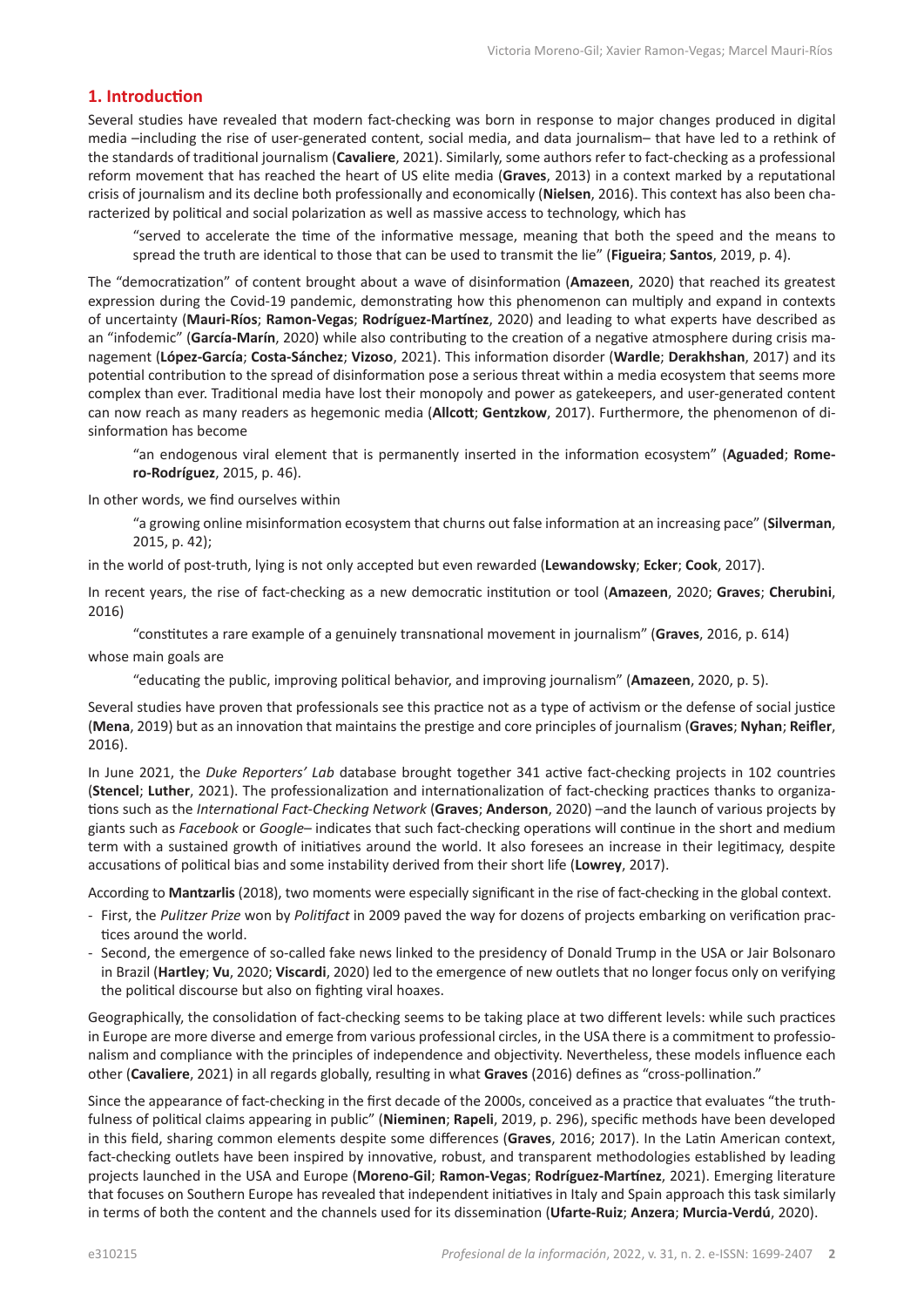# **2. Fact-checking in the Mediterranean context**

According to **Cavaliere** (2021), the so-called disinformation crisis began in 2016, followed shortly thereafter by several initiatives intended to tackle this problem that threatens democratic well-being. In 2018, the European Union launched a code of practice on disinformation which was signed by *Facebook*, *Google*, *Twitter*, and *TikTok*, among other stakeholders. The *European Digital Media Observatory* (EDMO), which emerged as part of the action plan against disinformation, brings together fact-checkers, experts, and media organizations, including the Italian outlet *Pagella Politica* and the *Athens Technology Center* (*ATC*), a company with expertise in both technology and verification. The EU strategy reveals a growing concern about the vulnerability of democracies and the possibility of electoral manipulation by foreign countries (**Tuñón-Navarro**; **Oleart**; **Bouza-García**, 2019).

The Mediterranean or Polarized Pluralist Model described by **Hallin** and **Mancini** (2004) is characterized by high levels of political parallelism, instrumentalization of the media by the State, a low level of professionalization, and the absence of media accountability instruments, conceptualized as those mechanisms whose main objective is to ensure that media fulfill their responsibility towards society (**Bertrand**, 2018). These factors can partly explain the distance between citizens and the media. According to the *Reuters Institute Digital News Report 2021*, on average only 13% of the population pays for online information in Mediterranean countries. Confidence in news only exceeds 50% in Portugal (61%), while the figures for Italy (40%), Spain (36%), and France (30%) remain far below this level.

Regarding fact-checking, Southern European countries share common elements. First, fact-checking is mostly conceptualized as an alternative rather than supplement to conventional journalism. Second, the most widespread model in those territories is the "NGO model" (**Graves**; **Cherubini**, 2016), including independent and alternative outlets as well as projects launched or supported in collaboration with educational institutions. The *Duke Reporters' Lab* database currently includes more than 30 active fact-checking projects in the countries pertaining to the Mediterranean or Polarized Pluralist Model (**Stencel**; **Luther**, 2021).

Most of those entities appeared with the goal of monitoring false and misleading information during important media events such as elections. The Catalan independence referendum of 2017 became crucial for the appearance and consolidation of the most important Spanish fact-checking outlets (*Maldita.es* and *Newtral*). *Observador* was launched in Portugal in 2015, in the context of the country's parliamentary election and the upcoming arrival of Donald Trump at the White House. A second Portuguese fact-checker, *Polígrafo*, appeared in November 2018, just months before the 2019 parliamentary election. In France, *Libération* launched *Désintox* in 2008, when the country's municipal and cantonal elections were held; and *Les Décodeurs* became a professional project in 2014 in the run-up to the 2014 *European Parliament* election. *Les Surligneurs* took its first steps in 2017 in the context of the presidential election campaign. Meanwhile, *Pagella Politica*, the most important fact-checking outlet in Italy, emerged in 2012, at a time marked by Silvio Berlusconi's political downfall after almost two decades in power and the rise of the *Five Star Movement* and the *Lega Nord*.

Recent studies have shed light on crucial aspects of fact-checking in Southern Europe and perceptions about it. In this region, fact-checking remains an incipient practice that is usually carried out through independent projects that verify political claims and/or debunk false content that goes viral on social media. In addition, its presence in mass media is inconstant and usually linked to significant political events such as elections (**López-Pan**; **Rodríguez-Rodríguez**, 2020). A study on the perception of fact-checking and verification services concluded that there are conflicting opinions about this practice among journalists and social media users. While social media users were ambivalent about their usefulness, journalists revealed a more nuanced perspective since they considered that, despite the lack of transparency of some processes, these services can be a useful starting point to fight disinformation (**Brandtzaeg**; **Følstad**; **Chaparro-Domínguez**, 2018). Other scholarly research in those countries has revealed that various social groups are aware of the existence of disinformation but do not always know how to identify it correctly (**Figueira**; **Santos**, 2019).

Existing research on Mediterranean countries has focused predominantly on providing an overview of the organizational structures, methods, and type of content offered by fact-checking sites in those territories: France (**Bigot**, 2018); Spain (**López-Pan**; **Rodríguez-Rodríguez**, 2020); Portugal and Brazil (**Póvoa-Cazetta**; **Reis**, 2019); Spain and Italy (**Ufarte-Ruiz**; **Anzera**; **Murcia-Verdú**, 2020); Spain, Italy, France and UK (**García-Vivero**; **López-García**, 2021); Spain and Latin America (**Vizoso**; **Vázquez-Herrero**, 2019). This article, however, seeks to provide further insights into the underlying aspects of fact-checking practices in France, Italy, Portugal, and Spain. This qualitative study is informed by the perspectives of the decision-makers of four leading organizations in these countries (*Maldita.es*, *Les Surligneurs*, *Observador*, and *Pagella Politica*).

# **3. Method**

This research endeavors to deepen understanding of how fact-checking is performed by the following platforms in the Mediterranean context: *Maldita.es* (Spain), *Les Surligneurs* (France), *Observador* (Portugal), and *Pagella Politica* (Italy) (Table 1). These organizations are included in the *Duke Reporters' Lab* database and were chosen bearing in mind the criteria of their visibility and development within each territory. Those entities, now well established within their home countries, paved the way for the emergence of other fact-checking platforms such as *Verificat*, *Polígrafo*, and *Facta*.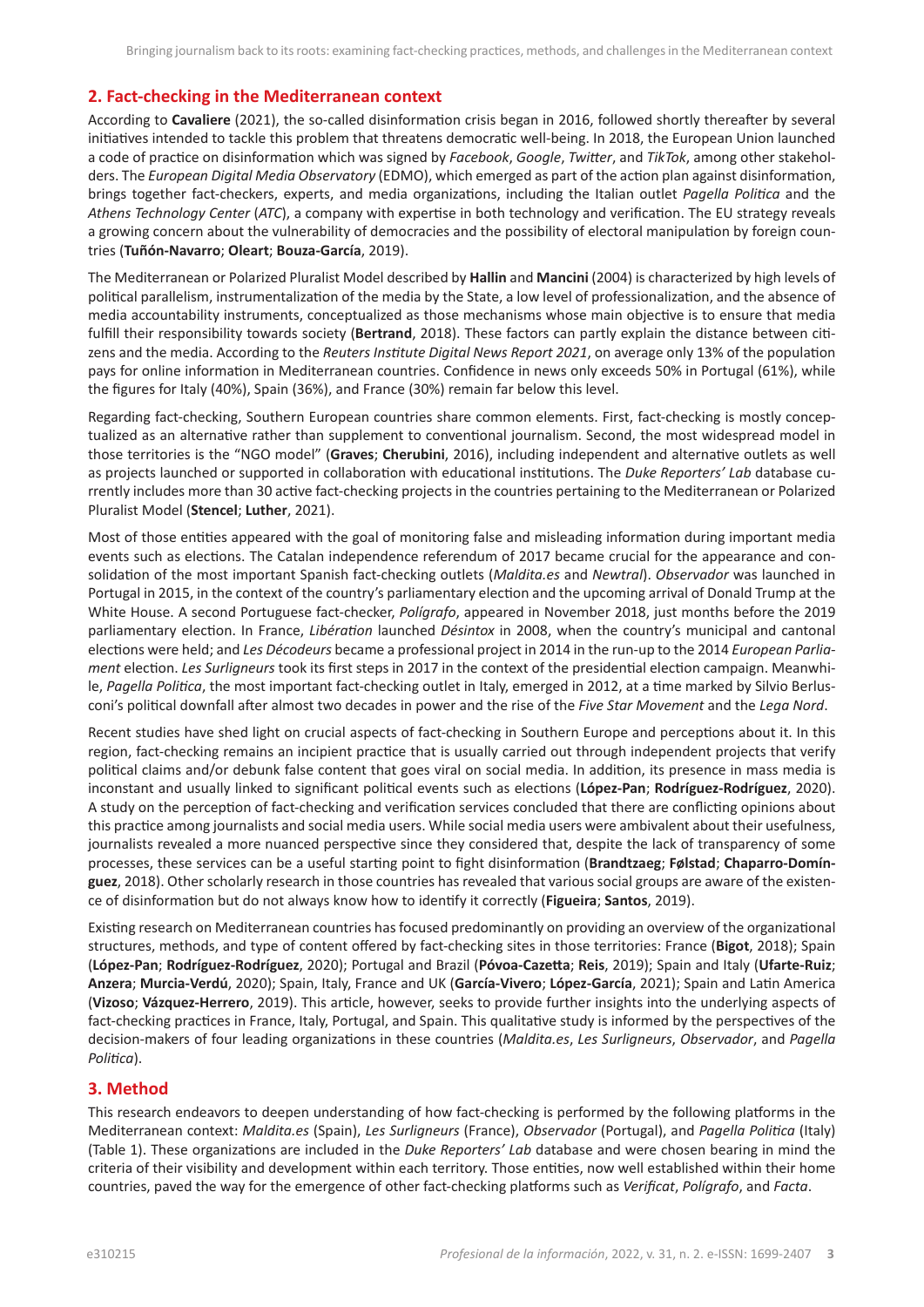The four initiatives are verified signatories of the *International Fact-Checking Network* (*IFCN*) code of principles, which is built around five essential principles: (1) non-partisanship and fairness, (2) standards and transparency of sources, (3) transparency of funding and organization, (4) standards and transparency of methodology, and (5) an open and honest corrections policy. To include a broader range of perspectives within the analysis, the sample encompasses projects pertaining to both models described by **Graves** and **Cherubini** (2016): the "NGO model" and the "newsroom model." Initiatives within the former include independent journalistic organizations based in Madrid and Milan (*Maldita.es* and *Pagella Politica*) and a Paris-based project launched by a collective of law professors and researchers (*Les Surligneurs*). The latter is represented by the fact-checking unit of *Observador*, an online newspaper based in Lisbon.

Four research questions guided this study:

- RQ1. What is the structure of these projects? What is their agenda and volume of publication?
- RQ2. Which fact-checking procedures and resources are employed by these initiatives?
- RQ3. Through which channels do they disseminate their verifications, and what role does the audience play in the process?
- RQ4. What are the internal and external challenges faced by these organizations, and how do decision-makers evaluate the impact of fact-checking?

| Project          | Website                                             | Country  | <b>Creation</b> | <b>Staff</b> | <b>IFCN</b><br>signatory |
|------------------|-----------------------------------------------------|----------|-----------------|--------------|--------------------------|
| Maldita.es       | https://maldita.es                                  | Spain    | 2014            | 15           | Yes                      |
| Les Surligneurs  | https://lessurligneurs.eu                           | France   | 2017            | 4            | Yes                      |
| Observador       | https://observador.pt/seccao/observador/fact-check/ | Portugal | 2015            | 60           | Yes                      |
| Pagella Politica | https://pagellapolitica.it                          | Italy    | 2012            | 15           | Yes                      |

Table 1. Characteristics of the studied fact-checking platforms

Source: Interviews with fact-checking projects' representatives /websites.

To answer these questions, four in-depth interviews were carried out with decision-makers of these platforms: Clara Jiménez (director and co-founder of *Maldita.es*), Vincent Couronne (director and co-founder of *Les Surligneurs*), Pedro Rainho (head of the fact-checking unit of *Observador*), and Tomasso Canetta (deputy director of *Pagella Politica*). The conversations, ranging between 60 and 120 minutes in length, were conducted via *Skype*. All the interviews were audio-recorded for subsequent transcription and detailed analysis.

As **Tracy** (2020, p. 79) highlights, qualitative interviews represent a valuable technique

"for providing information and background on issues that cannot be observed or efficiently accessed"

while serving as an efficient procedure to "get to the heart of the matter." In-depth interviews deliver an invaluable opportunity for

"understanding, reflection, and explanation via a path that is organic, adaptive, and oftentimes energizing" (**Tracy**, 2020, p. 156).

Considering these essential advantages, qualitative interviews with decision-makers have been widely employed in recent studies on fact-checking in different contexts: Poland (**Kuś**; **Barczyszyn-Madziarz**, 2020), Spain (**López-Pan**; **Rodríguez-Rodríguez**, 2020; **Palomo**; **Sedano**, 2018); Spain and Italy (**Ufarte-Ruiz**; **Anzera**; **Murcia-Verdú**, 2020); Colombia (**Rodríguez-Pérez**; **Paniagua-Rojano**; **Magallón-Rosa**, 2021); Spain and Latin American countries (**Moreno-Gil**; **Ramon-Vegas**; **Rodríguez-Martínez**, 2021); fact-checking organizations in Europe, Africa, Middle East, Asia, US and Oceania (**Singer**, 2021); and verified signatories of the *IFCN* code of principles (**Graves**; **Anderson**, 2020). In this study, first-hand descriptions provided by decision-makers have allowed researchers to obtain nuanced insight on the fact-checking operations conducted by *Maldita.es*, *Les Surligneurs*, *Observador*, and *Pagella Politica*. Such contributions help to advance the understanding of the practices, methods, and challenges faced by those organizations in the Mediterranean context.

Due to the transnational nature of the sample, interviews were conducted via *Skype*. As noted by **Cin** *et al*. (2021, p. 2), interviewing by *Skype* offers the

"ability to mitigate distance and enable communication with people from diverse geographic locations, of particular importance in Covid times."

Online interviews through voice over internet protocol (VoIP) technologies also present other significant advantages, such as the fact that

"time can be used in a more flexible way, around the needs of participants, while retaining synchronicity with the interviewer" (**Lo-Iacono**; **Symonds**; **Brown**, 2016, p. 5).

Conversational guides were used, comprising a total of 28 questions centered around the following core areas based on the research purposes and questions: (1) a description of each project's origins, staff, and structure; (2) the agenda,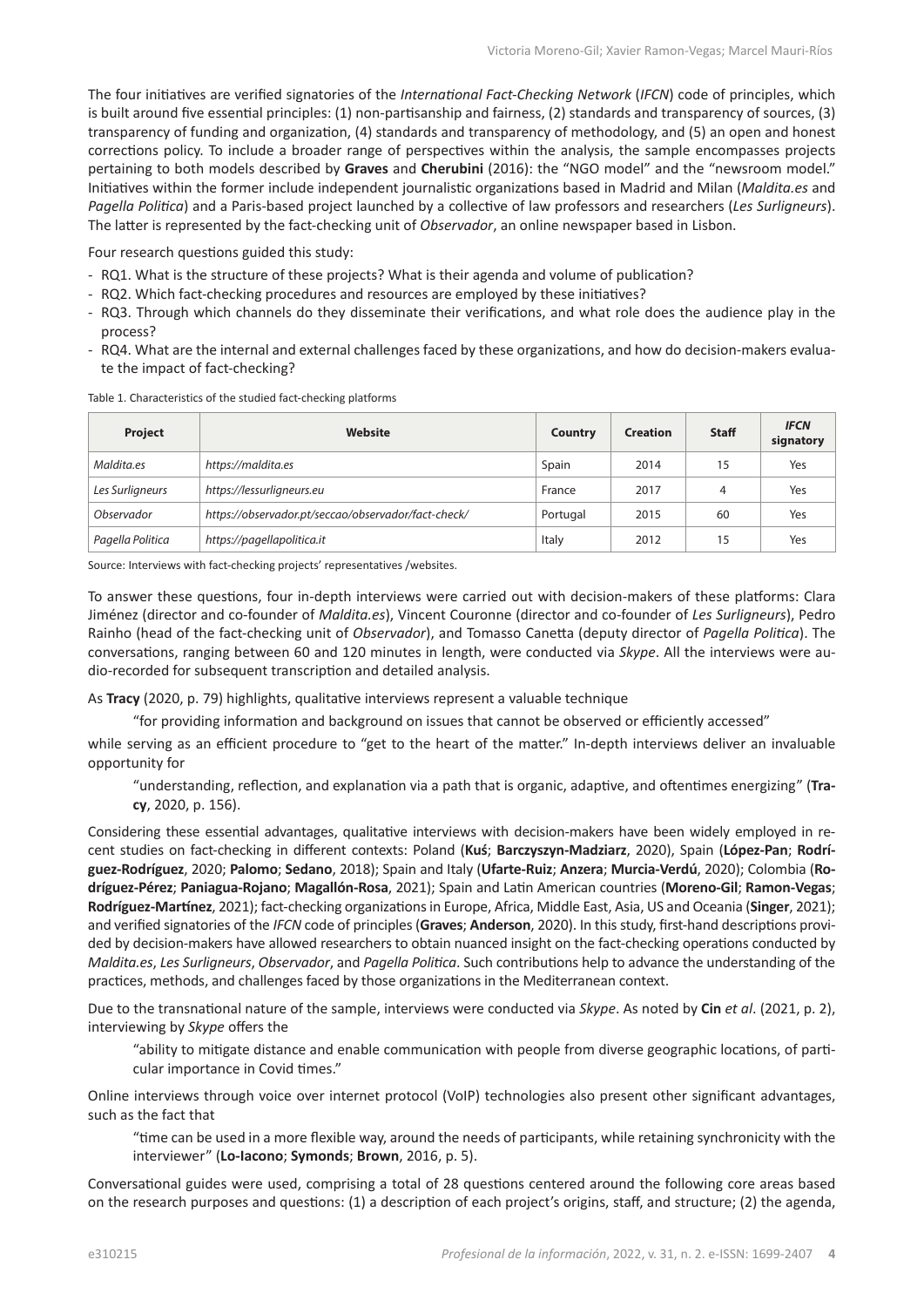volume, and frequency of verifications; (3) the fact-checking procedures, routines, and resources; (4) the dissemination of fact-checks; (5) the role of the public; and (6) the editor's opinions on the internal and external challenges they face and the impact of fact-checking practice. With the goal of building comprehensive interview guidelines, we previously consulted the material offered by these fact-checking organizations on their websites and social media accounts. These interview guides were used to stimulate each of the conversations, but the flexibility inherent to the qualitative interviewing process allowed for "emergent understandings to blossom" (**Tracy**, 2020, p. 158) as well.

After transcribing the interviews, the constant comparison technique (**Wimmer**; **Dominick**, 2013) was employed. Qualitative material arising from interview transcripts was assigned to the six themes of the research, allowing for a comparison and verification of the respondents' viewpoints and observations. With the aim of ensuring the rigorousness and trustworthiness of the data, the interview transcription and coding were assessed by all the authors (**Janesick**, 2015).

#### **4. Results**

#### **4.1. Description of projects' origins, staff, and structure**

*Maldita Hemeroteca* was created in 2014 by the journalists Julio Montes and Clara Jiménez. After the Catalan independence referendum and the Catalan elections held in 2017, Montes and Jiménez acknowledged the growth of disinformation in the Spanish context, which led them to reinvigorate their operations and launch *Maldita.es*. *Les Surligneurs* started in January 2017, during the presidential election campaign in France. With the help of a designer and the support of his research center at the *University of Versailles Saint-Quentin-en-Yvelines*, Vincent Couronne decided to create a website to scrutinize the mistakes in the political discourse about law that permeated French media at the time. Similarly, the desire to fact-check political statements was the driving force behind the creation of *Pagella Politica*, which was founded in 2012 by ten students at *Bocconi University*, and *Observador*, the first fact-checking platform in Portugal, launched in 2015. As Pedro Rainho explains,

"we needed to take over a new way of making journalism and fact-check what our political representatives were saying."

From their inception, the studied projects were inspired by leading fact-checking platforms such as *Chequeado* (Argentina), *Full Fact* (UK), *Les Décodeurs* and *Libération Checknews* (France), *PolitiFact* (USA), and *Correctiv* (Germany). All four projects are signatories of the *IFCN Code of Principles* and have actively sought national and international cooperation. For instance, *Les Surligneurs* works with *Les Décodeurs* and the *Agence-France Presse*. In another revealing example, *Pagella Politica* participates in cooperative projects such as the *Social Observatory for Disinformation and Social Media Analysis* (*SOMA*) and the *European Digital Media Observatory* (*EDMO*) and has frequent contact with other organizations from Europe:

"we rely on our colleagues, especially when our fact-checking article is about something that happened in their country,"

#### comments Tomasso Canetta.

These projects are generally run by small teams (Table 1). *Maldita.es* and *Pagella Politica*'s newsrooms are composed of 15 people, including full- and part-time staff. *Les Surligneurs*' team is much smaller, as the project relies on only four full-time workers, including two interns. Alongside them, there is a group of 15 collaborators (academics and researchers) who write articles on a voluntary basis. In contrast, as a project that originated within a newsroom, *Observador* has a larger structure. This specific reality clearly impacts on the way fact-checking is performed, as Pedro Rainho acknowledges:

"Imagine that today the ministry of education says something, puts some data on the public. What I do is I speak to the society editor and I try to understand if a journalist from society, specially the journalist who is covering education, can verify that information. If it is a political subject, I talk to the political editor; if it is economics, the same […] In theory I have 60 journalists who are available to fact-check. This is really good because no matter what the subject is, I can find someone in the newsroom who can tackle that."

The staff's background varies from project to project. All the staff members of *Maldita.es* have a background in journalism, including an engineer and a biologist, who also have a master's degree in data journalism. The professionals at *Observador* mostly have a background in journalism. The full-time workers and collaborators at *Les Surligneurs* share a background in law but set themselves the challenge of writing "things for the general public, not just lawyers and themselves" (Vincent Couronne). The team at *Pagella Politica* is more multidisciplinary, being composed of professionals with experience in different fields (international law, literature, philosophy, journalism, and science).

### **4.2. Agenda, volume, and frequency of verifications**

The studied projects cover a wide range of areas, including politics, economics, education, science, health, technology, and environmental issues. Certain initiatives, such as *Maldita.es*, have different sections to tackle specific areas such as science, migration, feminism, and food. According to the interviewees, there is no area or topic that they refrain from covering. The shared criteria for selecting the aspects to verify is the relevance of the news, i.e., of the person, the topic, or the repercussion/virality that the issue might have. As Pedro Rainho highlights: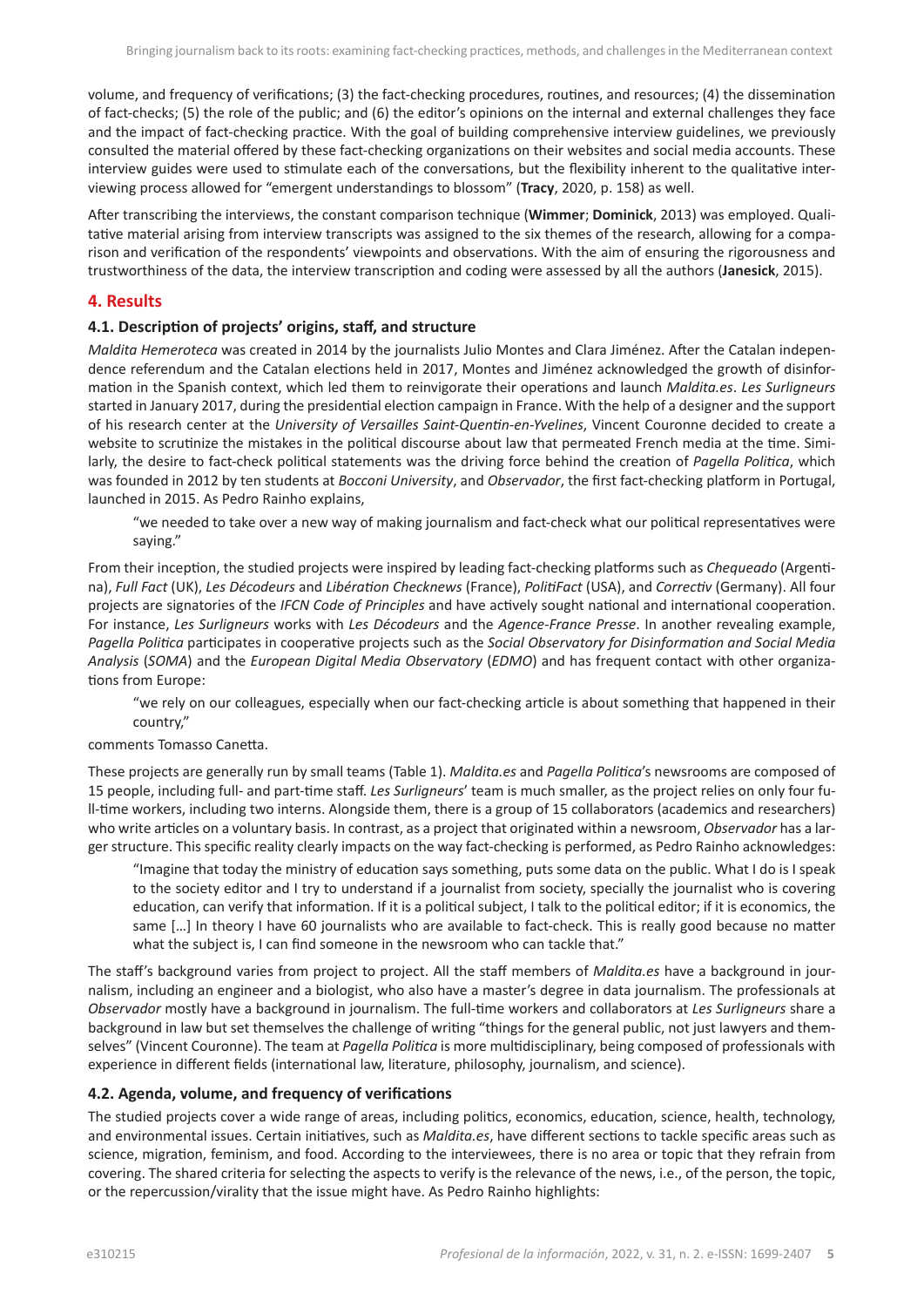"We cannot go everywhere so what we do is we try to understand what is more important in today's or each week's social agenda. If a specific event is gaining a lot of attention, we pay specific attention to that event because we know that the projection of a false claim said in that event has a lot of harmful potential."

Statements from political representatives and institutional sources form an important focus of their work. All interviewees underlined the importance of monitoring public discourses from governments and public representatives.

"We listen to everything that politicians say that day, based on an agenda that we develop in the morning, and as we listen, we see what things can be verified,"

described Clara Jiménez.

While focusing "on the principal politicians, ministers, prime minister and party leaders," Tomasso Canetta stressed the need to safeguard fairness:

"we also try to have some sort of balance in our work so that we do not check the same politician or the same party for five days in a row."

Vincent Couronne explained that, at *Les Surligneurs*, they only focus on politicians, since they "do not want to give more audience to something which has been posted on *Twitter*." In contrast, Pedro Rainho pointed out the importance of monitoring online disinformation as well:

"When the President of the Portuguese Republic says something that has a lot of weight on it, so it is important to us to verify it. But I do not know if that is more important than a claim that is going on *Facebook* that has like 400.000 shares and millions of visualizations […] Disinformation is disinformation and you have to fight it. Being the prime minister or someone on *Facebook*."

Beyond these essential criteria, some of the analyzed projects also apply specific criteria to select the content they verify. *Maldita.es* only selects claims "with the premise that they are false or that there is a dispute" (Clara Jiménez). For their part, *Les Surligneurs* focuses only on those political claims that are either "legally wrong" or "problematic from a legal point of view" (Vincent Couronne).

Despite operating with reduced teams, the capacity of these projects to verify facts is noteworthy (Table 2). *Maldita. es* produces around 25 verifications per week, followed by *Observador* (17–20) and *Pagella Politica* (10–15). *Les Surligneurs* produces one or two fact-checks per day from Monday to Friday. Notably, the volume and pace of publication varies greatly if there are major events to follow. As exemplified by Pedro Rainho:

> "in January we had our presidential elections, and it was very intense. During the two weeks of cam

Table 2. Volume of publication

| <b>Project</b>   | Number of fact-checks per week |
|------------------|--------------------------------|
| Maldita.es       | 25                             |
| Les Surligneurs  | $5 - 10$                       |
| Observador       | $17 - 20$                      |
| Pagella Politica | $10 - 15$                      |

Source: Interviews with fact-checking projects' representatives.

paign, we had to fact-check a lot, so it varies from one month to another."

#### **4.3. Fact-checking procedures, routines, and resources**

The studied platforms employ robust and transparent methodologies that allow for a consistent fact-checking process. The different projects share a similar workflow, composed of five fundamental steps (Figure 1) that proceed from monitoring current affairs and selecting public statements (1) to writing, final grading, and publishing (5). As highlighted by the interviewees, it is of utmost importance to respect accuracy when selecting claims. As Tomasso Canetta admitted:



Figure 1. Fact-checking workflow. Source: Based on information from projects' websites and interviewees' responses.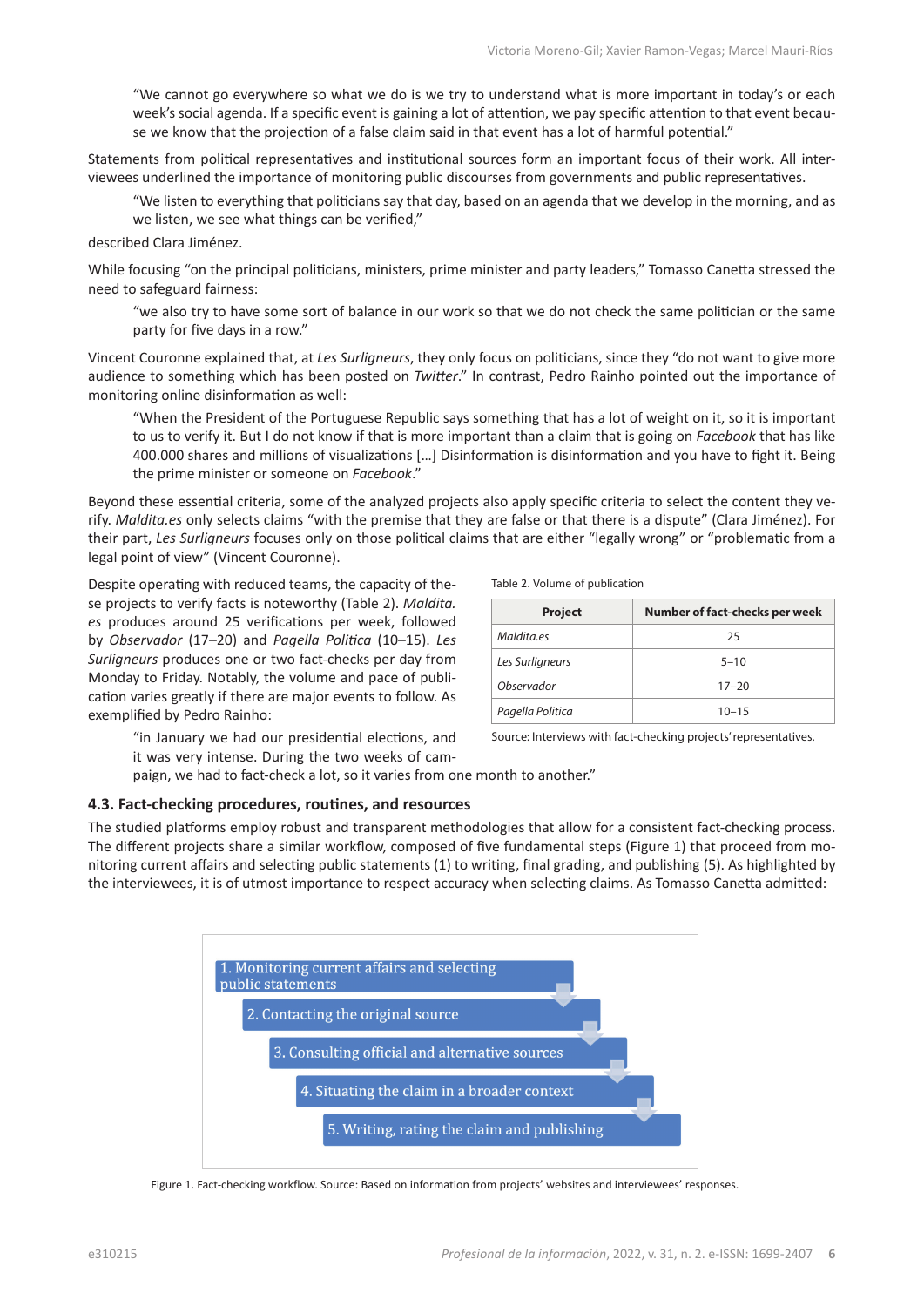"we do not rely on newspapers and news agencies if it is possible, because sometimes they take them not precisely and we need that the statement as the politician said it to be 100% accurate."

In a similar vein, Pedro Rainho noted that

"if in a newspaper is a declaration of a member of the parliament is transcribed, you have to listen to that declaration […] in order to be strict, you have to understand if that was what the person said."

The number of categories used to qualify verification is 5 or 6, with the exception of *Les Surligneurs*, which uses 20 labels to rate fact-checks (Table 3). Surprisingly, *Les Surligneurs* does not have a "true" category, given that the project focuses only on those statements that are problematic to some degree. This framework is adjusted to address disinformation in the online sphere. Since in many cases it is not possible to contact the original source, other methodologies such as interviews with experts are used to verify data circulating via the Internet and social media. Pedro Rainho offered a revealing example of how they verified a manipulated video:

"There was an alleged speech of the Chinese president and it had subtitles and those subtitles indicated that the Chinese president was kind of making a warning to the world saying

'Be aware because our army is ready to go to war. We have a lot of people, we have a huge army, we are strong, and we are fed up with this and we are ready for war'.

And the subtitles said all this. This was the case of a video that was manipulated. We talked to people specialized in the Chinese language and what the president said was not related to what the subtitles said. This was a case that gave us some work and we had to talk to specialists."

Table 3. Categories employed by fact-checking platforms

| Project          | <b>Categories</b> | <b>Definition of categories</b>                                                                                                                                                                                                                                                                                                                                                                                                                                                                                                                                                             |
|------------------|-------------------|---------------------------------------------------------------------------------------------------------------------------------------------------------------------------------------------------------------------------------------------------------------------------------------------------------------------------------------------------------------------------------------------------------------------------------------------------------------------------------------------------------------------------------------------------------------------------------------------|
| Maldita.es       | 6                 | Political fact-checking: Falso (false), verdadero pero (true, but), falso pero (false, but); Disinformation: Bulo<br>(hoax), qué sabemos (what we know), no hay pruebas (no proof).                                                                                                                                                                                                                                                                                                                                                                                                         |
| Les Surligneurs  | 20                | Faux (false), impossible (impossible), <b>problématique</b> (problematic), très problématique (very problematic),<br>illégal (illegal), ne nous a pas lus (he or she did not read us), inutile (useless), rien d'évident (nothing obvious),<br>difficile (difficult), pas si simple (not that easy), pas evident (not easy), très improbable (very improbable), peu<br>probable (unlikely), à préciser (to specify), oui mais (yes but), à nuancer (to reduce), supposons (we assume),<br>compliqué (complicated), pas compétente pour ca (not competent for this), hors-sujet (off topic). |
| Observador       | 6                 | <b>Errado</b> (false), enganador (misleading), certo (true), praticamente certo (almost true), esticado (straight),<br>inconclusivo (inconclusive).                                                                                                                                                                                                                                                                                                                                                                                                                                         |
| Pagella Politica |                   | Panzana pazzesca (completely false), pinocchio andante (false), ni (yes and no), c'eri quasi (almost correct),<br>vero (true)                                                                                                                                                                                                                                                                                                                                                                                                                                                               |

Source: Interviews with fact-checking projects' representatives. Note: The most commonly used categories are marked in **bold**.

All the initiatives consult a wide range of official and alternative sources to conduct verifications. Those include official databases from national and international organizations, gazettes and reports, legal texts, civil society organizations, consultants, foundations, experts and researchers, and scientific literature. In the interviews, respondents identified the sources they used most widely (Table 4).

Table 4. Most widely employed sources

| <b>Project</b>   | Most widely employed sources                                                                                                                                           |  |  |
|------------------|------------------------------------------------------------------------------------------------------------------------------------------------------------------------|--|--|
| Maldita.es       | National Institute of Statistics (INE), Eurostat, Ministry of Labor                                                                                                    |  |  |
| Les Surligneurs  | Legifrance (French law), Eur-Lex (EU law), HUDOC (law of the European Convention of Human Rights), United Nations<br>website (international law)                       |  |  |
| Observador       | National Institute of Statistics (INE), Directorate-General of Health (DGS), Government of Portugal, Specialists                                                       |  |  |
| Pagella Politica | Italian National Institute of Statistics (Istat), Eurostat, Gazzetta Ufficiale (Italian official gazette), Bank of Italy bulletins,<br>European Central Bank bulletins |  |  |

Source: Interviews with fact-checking projects' representatives.

The relationships with the sources they consult vary from project to project. While Pedro Rainho acknowledged that "it is not frequent that sources call us," Vincent Couronne pointed out that sometimes "they send us an email, maybe either themselves or most commonly it is somebody of their team." Reflecting on the Italian context, Tomasso Canetta admitted that Italian partly leaders tend to either "ignore" or "attack" them:

"Now are having some strong reactions from politicians. For example, Giorgia Meloni, the party leader of Fratelli d'Italia. It is the third biggest party in the country, it is very conservative, nationalist and she really doesn't like us. She attacked us different times by naming us, saying that we are not very independent, we are not really competent, and so on. Her reaction is mostly to distrust us. In the best case, the politician admits the mistake. It happened to us when some minister called and said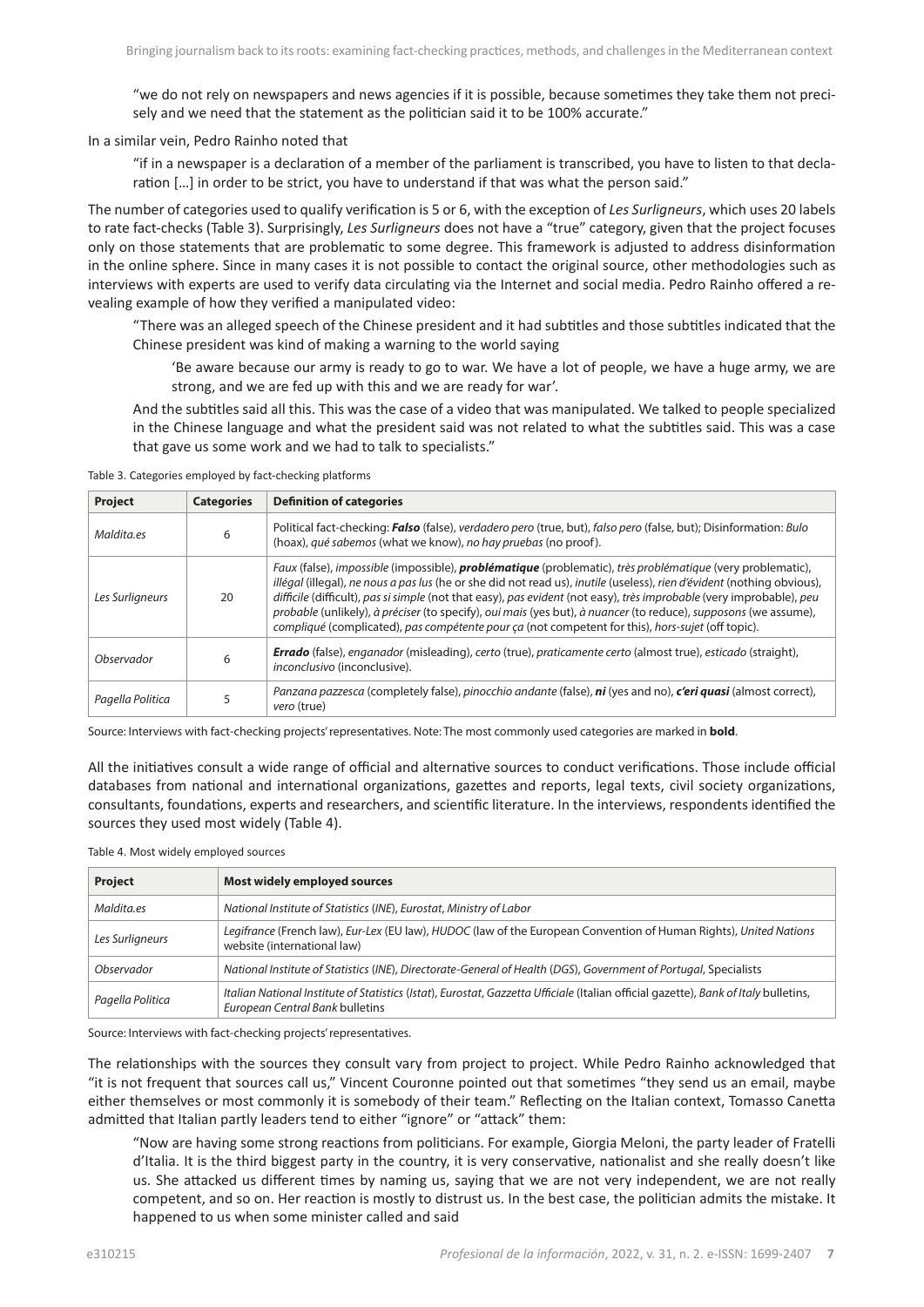'ok, my mistake. I wanted to talk about relocations of migrants and instead I talked about expulsions. This is my mistake, I wanted to say that thing. I am sorry. Thank you for your job'.

This is a very polite and correct reaction, but it is not the most common we have. Usually there are not reactions at all or not very respectful reactions or suspects that we are biased or that we are not very independent, that we have the political agenda and so on."

A good practice shared by these projects is to guarantee the right of reply. As noted by Vincent Couronne,

"it is very important that our work gets closer to what journalists do, and because it is also about ethics, I find it opportune that we tell the politician that we are going to publish something about him or her."

As well as being a matter of ethics, ensuring the right of reply can be beneficial to the accuracy and comprehensiveness of verifications: "nuances have been added to certain fact-checks from talking to the politician," emphasized Clara Jiménez.

In most projects, it is frequent for one person to carry out each fact-check, with the exception of more complex verifications. With the aim of guaranteeing rigor and trustworthiness in the process, verifications go through various control filters before publication (Table 5).

| Table 5. Number and description of filters employed by fact-checking platforms |  |  |  |
|--------------------------------------------------------------------------------|--|--|--|

| Project          | <b>Filters</b> | <b>Description of filters</b>                |
|------------------|----------------|----------------------------------------------|
| Maldita.es       | 4              | Author, three editors                        |
| Les Surligneurs  |                | Author, expert/scholar, area specialist      |
| Observador       |                | Author, editor, head of project              |
| Pagella Politica |                | Author, two other reporters (peer reviewers) |

Source: Interviews with fact-checking projects' representatives.

The time dedicated to each verification varies greatly depending on the complexity of the issue under consideration. While Vincent Couronne noted that, at *Les Surligneurs*, each verification is usually published in a maximum of 48 hours, Clara Jiménez at *Maldita.es* underlined that "there are verifications that take a long time to do." Tomasso Canetta agreed with this, explaining that

"sometimes the statement is more complex so maybe we can take even one week to check the story […] especially if we need answers from experts or colleagues from foreign nations."

In contrast to the hyper-accelerated cycles that permeate contemporary journalism, on many occasions, adopting a slower pace is essential to carry out a thorough fact-check. Pedro Rainho presented an illuminating example of the importance of slowing down in fact-checking practice:

"There was a *Facebook* post that said something like 'why are you so intrigued by what this government is doing?' Because a lot of people are dying from the pandemic and so on. And it said 'remember that Adolf Hitler was a socialist as well'. This forced us to find the specific specialists who can talk about it: political specialists, historians and this takes times. The journalist, in this specific case talked to me and said: 'are you in a hurry to get this post?' And I said 'no, take your time because you have to present a solid fact-check. So take your time, talk to them, if you need it ask other specialists and we will see it in a couple of days, two, three days'. We adapt every situation to the context, to the claim itself."

Regarding technological resources, the different initiatives make intensive use of open-access digital tools, including tools aimed at verifying videos and photographs (*InVID*, *Amnesty International YouTube DataViewer*, *FotoForensics*), search engines (*Google*, *Bing*, *Yandex*, *DuckDuckGo*), and map verification applications (*Google Maps*, *Google Earth*, *Yandex Maps*, *Wikimapia*, *OpenStreetMaps*, *Baidu Maps*, *Naver Maps*). Different tools devoted to search the profiles and content of social media and websites (*Twitter*, *Trendsmap*, *Who posted what?*, *Foller.me*, *Wayback Machine*) are also employed. Interestingly, *Maldita.es* offers a toolbox on its website that gives users access to different open-access software:

#### *<https://maldita.es/herramientas-de-verificacion>*

so that they can learn to verify content by themselves. In addition, *Pagella Politica* and its sister website *Facta* also employ *Vera*, an in-house bot that provides answers about the Covid-19 crisis. In all the organizations, authors themselves employ these tools, as no training or specialized background are required to use them.

#### **4.4. Dissemination of fact-checks**

Verifications are published through myriad platforms, including the projects' websites and social media accounts. In addition, fact-checking organizations aim for a broader dissemination of their work. To illustrate this, *Maldita.es* has some of its verifications published in *Eldiario.es*, while articles developed by *Pagella Politica* have been featured in different outlets such as Italian public television (*Radiotelevisione Italiana*, *RAI*), the Italian news agency (*Agenzia Giornalistica*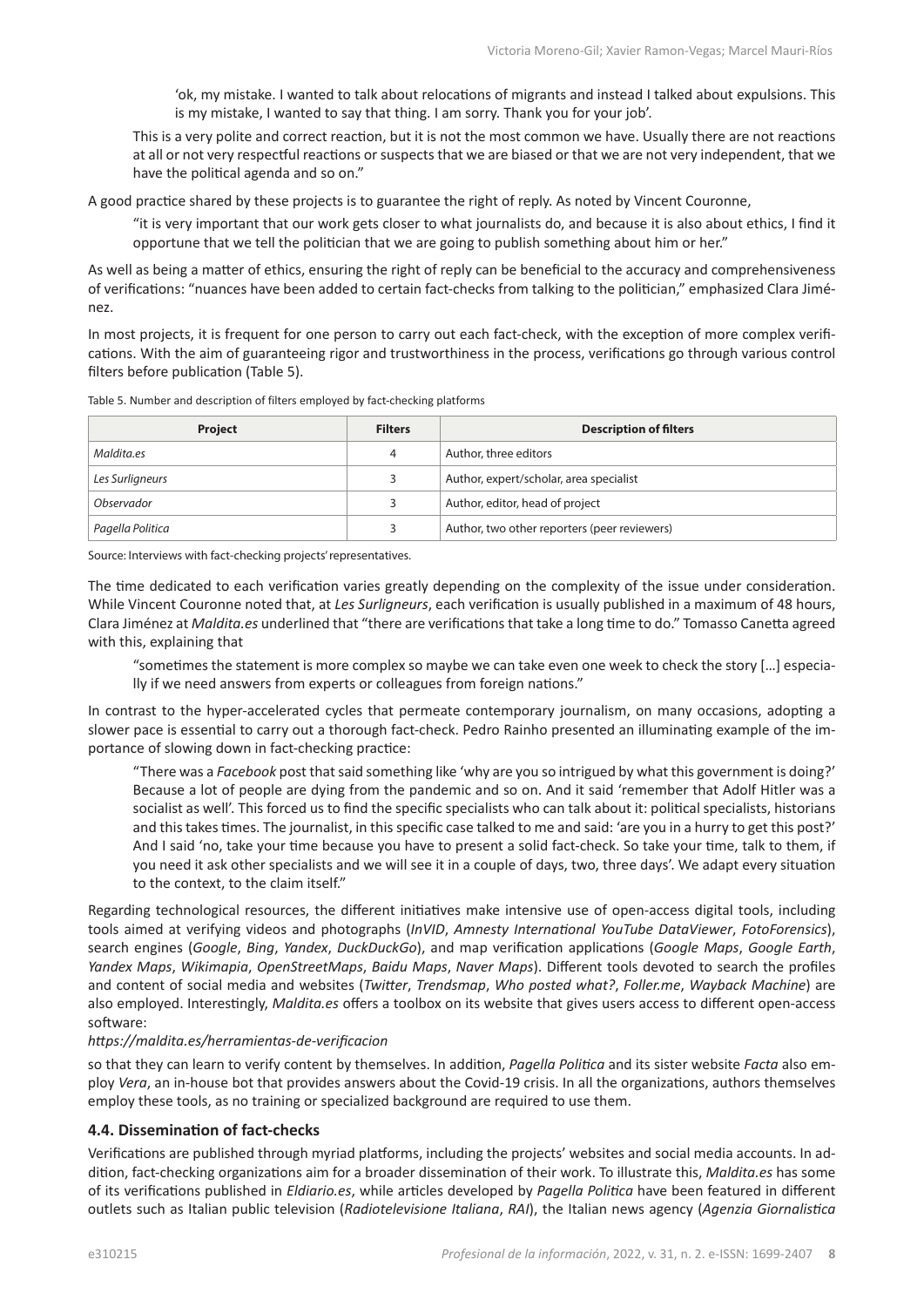*Italia*, *AGI*), and the magazine *Eastwest*. Similarly, *Les Surligneurs* sends press statements to journalists so that they can use them in their own articles.

Interestingly, *Observador* has consolidated a partnership with *Televisão Independente* (*TVI*) as part of its multiplatform strategy. As Pedro Rainho explained:

"We publish on our website and then we have a radio, which is *Radio Observador*. Every morning around 10:15 in the morning we have a space on the radio. I go there and I pick up an article and I talk about it for five minutes every day, from Monday to Friday. Apart from this, we have a partnership with one of the main channels in Portugal, *TVI*, the fourth channel. Every Friday we have a TV program of about 10-15 minutes on prime time, around 8:30-9 o'clock in the evening, and they pick our fact-checks, and they transform them into TV language and they present our fact-checks in that partnership […] They have eight or nine fact-checks on that specific section. In addition, due to the agenda topics on Monday, Tuesday, Wednesday, or Thursday, they have just one fact-check about a specific topic. So this happens too."

The analysis of the examined experiences demonstrates the growing interest of mainstream media in fact-checking, a task that many organizations "cannot assume due to their structures, professional routines, or political ties" (**Moreno-Gil**; **Ramon-Vegas**; **Rodríguez-Martínez**, 2021, p. 258).

#### **4.5. Role of the public**

Regarding participation, all the examined projects are widely open to interaction with audiences. Different possibilities are offered to establish close relationships with the public, including email, forms on websites, and social media platforms (*Facebook*, *WhatsApp*, *Twitter*, and *Instagram*). Following a set of participation rules, audiences can comment, suggest topics and verifications, send questions, and even participate in quizzes. Citizens can also criticize or provide corrections to mistakes that have been published in fact-checking articles. Admitting such mistakes "is the only way you can establish a relationship of trust with the readers," commented Pedro Rainho.

As noted by Clara Jiménez, new channels are of utmost importance since they facilitate a "reconnection" between journalists and citizens, who can now become deeply involved in the fight against disinformation:

"Journalism had a total disconnection with the audience and when we opened the channels of communication with people, we realized that we were not listening to the public […] I obviously decide what is important about certain topics, but I also allow them to be those who ask the questions and tell me what it is that interests them. Thanks to that, we have opened the possibility for citizens, with their expertise, to help us verify some hoaxes [...] We have solved a lot of things using our own community. If citizens get involved in the fight against lies, they contribute to the viralization of truth."

According to the interviewees, fact-checks proposed by citizens play an important role in these projects. *Maldita.es* and *Pagella Politica* conduct verifications proposed by the public on a regular basis. *Les Surligneurs* incorporates a verification proposed by the audience at least once per week. Conversely, *Observador* does "not get a lot of requests to check certain information" (Pedro Rainho). Due to time constraints, the Portuguese outlet does not currently have a *WhatsApp* account, a channel which would certainly facilitate the involvement of citizens in the fact-checking process: "it is a very interesting way of connecting with your readers, but it is not possible at this point," admitted Rainho.

#### **4.6. Editors' opinions on the challenges facing and impact of fact-checking platforms**

These organizations face several problems and challenges. At the internal level, the core challenge that is common the across initiatives is the scarcity of resources, which limits the volume and range of output that can be delivered. Clara Jiménez points out that "there is no fact-checking newsroom that is over-funded." Although *Observador* has a newsroom of over 60 journalists, Pedro Rainho acknowledged that he "would like to have more people and more time for people to do fact-checking." For smaller projects such as *Les Surligneurs*, pursuing new avenues of revenue, such as professional training for companies and administrations, is even more essential to survive:

"everyone tells us that what we do is out of interest, that it is very important, but if we do not find a business model, we will have to stop,"

admitted Vincent Couronne.

At the external level, a first challenge for fact-checkers is the difficulty in accessing public information. As Tomasso Canetta explains:

"We need more public information accessible. When we have to use the Freedom of Information Act, the time needed is way longer and sometimes we do not have the numbers and the evidence that we need to write the article and this is bad, of course, for us and for the readers."

As highlighted by Clara Jiménez, a second challenge at the external level is related to the increased competition that fact-checkers are facing from other agents:

"Many actors are trying to occupy the space. There are people with much more power than fact-checking platforms, such as technology companies that sell artificial intelligence tools to governments for lots of money and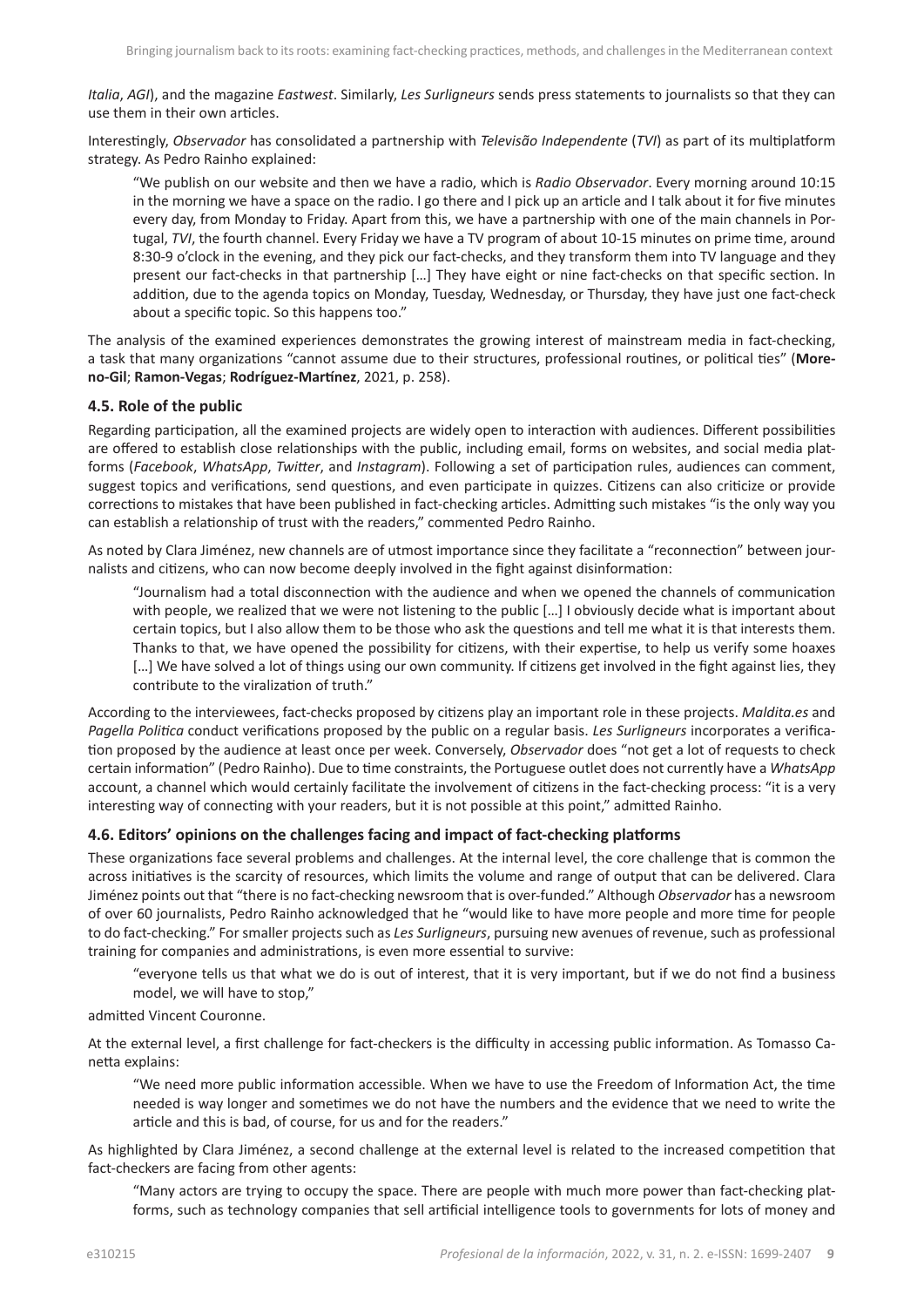other actors who don't have any methodology and have never conducted fact-checking but they suddenly decide to do it […] We are in a sweet moment for fact-checking, but we have to do it right."

A third major challenge, in the eyes of the interviewees, is working to enhance the impact of fact-checking among citizens, journalists, and politicians:

"The biggest challenge is to actually reach people and have a positive interaction with them because if we manage to reach even a huge audience, usually we face the problem of reaching to the core when we say something that is on the same page with the previous thought of the person reading us. If we say something that actually challenges their previous beliefs, more often than not we face rejection […] So the challenge is trying to find a way to have a more positive impact on the readers […] We also aim to have an impact on politicians so that they will be more careful, use correct data and make correct statements […] We aim to have an impact on journalists as well because if other journalists are aware of common lies and examples that politicians use maybe they are more well equipped to face the politician during talk shows, interviews and so on" (Tomasso Canetta).

"When we are fact-checking political information what I feel is that the political characters, being the prime minister or the various members of the government, they are not sensitive to the importance of fact-checking because they think 'well, that is just something people are saying on *Facebook* or on *Twitter*, I do not care'. What they do not understand is that many times political decisions are based on misinformation so I would really like for politicians to be more sensitive and more aware of the importance of this type of journalism" (Pedro Rainho).

Going forward, interviewees defended the essential role of fact-checking as a counter-offensive to false and misleading information and as a practice that represents "going back to the roots of journalism." As Pedro Rainho explained:

"In a newsroom you feel more and more that there is no time to verify any information that comes to the public. You have multiple voices in the political spectrum, in the social spectrum, lots of people are talking all the time and they are making more and more information public all the time. A normal newsroom does not have the time to verify everything it published something, before it lays an article, a piece of news on the TV at night. This is what fact-checking does. It is bringing journalism back to its roots and verifying everything in a more common way, in a more systematic way and, I want to believe, in a more truthful way."

Despite the pressing challenges of the current environment, the interviewees were optimistic about the future of fact-checking as a form of "niche journalism" (Clara Jiménez). Tomasso Canetta pointed out that fact-checking

"is a thing that is perceived as important, especially with the social platforms role in information and also with this populism rise in the last years that create some concerns about the quality of information." According to him, "we are going to have more years of growth in front of us."

# **5. Discussion and conclusions**

Conceptualized as a reform movement of journalism, fact-checking first appeared in the USA in response to a challenging context characterized by the unprecedented transformations that occurred in digital media, the reputational and economic crisis of journalism along with polarization, the massive access to technology, and the "democratization" of content (**Amazeen**, 2020; **Cavaliere**, 2021; **Figueira**; **Santos**, 2019; **Nielsen**, 2016). The initial role of fact-checking platforms, i.e., verifying political claims (**Graves**, 2016; 2017; **Nieminen**; **Rapeli**, 2019), has expanded in recent years to include debunking hoaxes (**Nicey**, 2020). This crucial task is more essential than ever in the present landscape, where the Covid-19 crisis has triggered an unstoppable wave of disinformation and fakes in a context described as an "infodemic" (**Cinelli** *et al*., 2020; **García-Marín**, 2020).

Following previous work on fact-checking in other territories –specifically Spain (**López-Pan**; **Rodríguez-Rodríguez**, 2020; **Palomo**; **Sedano**, 2018); Spain and Italy (**Ufarte-Ruiz**; **Anzera**; **Murcia-Verdú**, 2020); Spain and Latin America (**Moreno-Gil**; **Ramon-Vegas**; **Rodríguez-Martínez**, 2021; **Palau-Sampio**, 2018); and Latin America (**Vizoso**; **Vázquez-Herrero**, 2019)– this research endeavors to offer a deeper understanding of the internal practices, values, and challenges of four initiatives operating in different Mediterranean countries: *Maldita.es* (Spain), *Les Surligneurs* (France), *Observador* (Portugal), and *Pagella Politica* (Italy), within what **Hallin** and **Mancini** (2004) described as the Polarized Pluralist Model. This model is marked by high levels of political parallelism, media instrumentalization, a low level of professionalization, and the absence of media accountability instruments. It is also characterized by

"less developed commercial news media markets, a higher level of interpenetration between news media and various kinds of political interests, a less developed journalistic profession, and high levels of state intervention in the media sector" (**Nielsen**, 2016, p. 6).

Through in-depth interviews, this study contributes to the existing literature by offering valuable insights on fact-checking practice as described by decision-makers: the projects' structure, agenda, and volume of publication (RQ1); procedures and resources (RQ2); dissemination of fact-checks and the role of the audience (RQ3);

Polarized pluralist countries share high levels of political parallelism, media instrumentalization, low levels of professionalism and the absence of media accountability instruments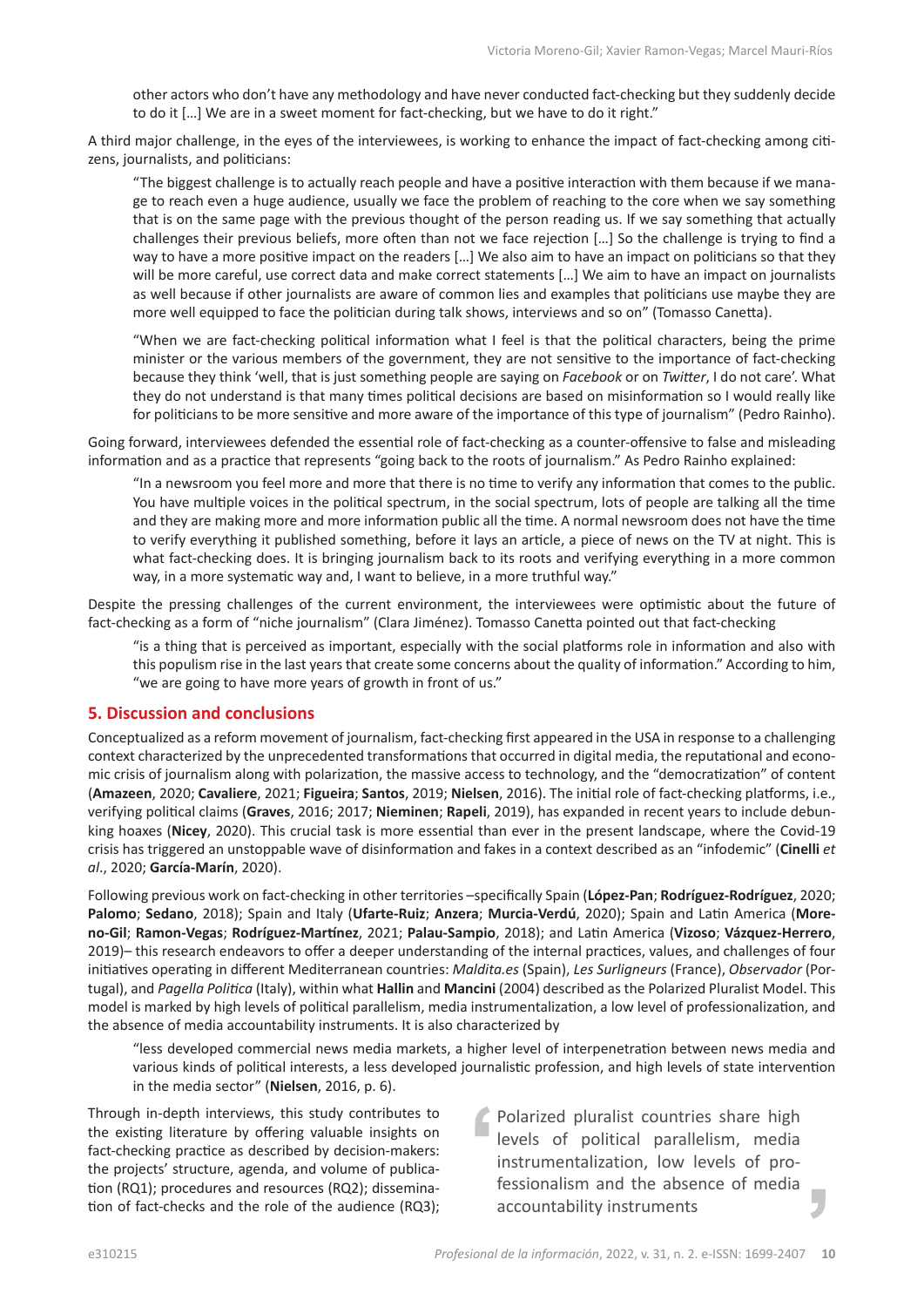and the internal and external challenges faced and the impact of their work (RQ4). This is the first study to focus on fact-checking outlets in four different countries belonging to the same media system.

The results obtained indicate that the studied initiatives, which are signatories of the *IFCN Code of Principles*, first appeared in a bid to tackle disinformation, mainly mis1 In Southern European countries fact-checking is mostly conceptualized as an alternative to conventional journalism rather than a supplement to it, and the 'NGO model' is the most widespread

takes or false content in the political discourse during election campaigns. Over time, they also started fighting against viral hoaxes spread through social media. While statements from political representatives and institutional sources form an important part of their agenda, they also highlight the importance of debunking viral hoaxes since they can achieve millions of views on social media and therefore create great confusion or even trigger violent incidents. Recent examples of the latter would be the dozens of fake videos regarding Covid-19 in Wuhan and other parts of the world that have gone viral since the beginning of the pandemic or the high amount of conspiracy theories and false claims that ultimately led to the US Capitol attack in January 2021.

The inspiration for the examined organizations came from leading projects in the USA, the UK, and Europe, as well as from *Chequeado* (Argentina), in a similar vein to Latin American and Spanish fact-checking outlets (**Moreno-Gil**; **Ramon-Vegas**; **Rodríguez-Martínez**, 2021). They are normally run by small teams, except for *Observador*, whose unusually large structure is formed by 60 journalists working in the newsroom and represents a clear advantage in terms of journalism specialization and publishing capacity. Regarding the background of their staff, *Maldita.es and Observador* mainly rely on professionals who mostly have a background in journalism. However, the collaborators at *Les Surligneurs* share a specialization in law, whereas *Pagella Politica* relies on a more multidisciplinary team, with experts in areas such as literature, philosophy or science. The latter seems to be a growing trend in fact-checking, as revealed by a hybridization, a process of transversal skills and knowledge (**Ufarte-Ruiz**; **Anzera**; **Murcia-Verdú**, 2020), and the need for new professional profiles, such as data management and analysis, computer science, statistics, and economics (**Vizoso**; **Vázquez-Herrero**, 2019, p. 139).

In addition, the results reveal that these initiatives are up to date on the latest technology as they make intensive use of open-access digital tools, mechanisms devoted to searching the profiles and content of social media and websites, or even bots. This is the case of *Vera*, an in-house bot employed by *Pagella Politica*'s sister website *Facta* to provide answers about the Covid-19 crisis following the example of *Chequeabot*, developed to identify

"fact-checkable statements from articles and video transcripts, saving journalists time" (**Riera**; **Zommer**, 2020, p. 602).

As a conversational assistant, *Vera* helps to tackle false, misleading or unreliable information sources by clarifying the readers' doubts on medical and scientific issues regarding the pandemic.

The studied projects cover a wide range of thematic areas –from politics to health, technology, or environment– and share common criteria when selecting the content that they verify: the relevance of news due to the person, the topic, or the repercussion/virality that an issue might have. Some of the examined platforms apply specific criteria to choose content. This is the case of *Maldita.es*, which only focuses on claims that seem to be false; and *Les Surligneurs,* which only verifies those political claims that are either legally wrong or problematic. Despite counting on small teams, their capacity to verify content is significant, carrying out no fewer than 1–2 fact-checks per day (*Les Surligneurs*) or up to 25 verifications per week (*Maldita.es*). These numbers, however, increase when the outlets cover major events such as elections, as already indicated by previous research focused on the Spanish context (**López-Pan**; **Rodríguez-Rodríguez**, 2020).

Following the example of pioneering projects such as *Chequeado*, the studied initiatives have implemented robust and transparent methodologies to ensure accessibility to information, openness, and accountability throughout the fact-checking process (**Riera**; **Zommer**, 2020). These include consulting a wide range of official and alternative sources –from each country's governments, institutes of statistics and central banks to European and international law websites– and adopting a similar workflow. This shared workflow implies monitoring affairs and selecting public statements; contacting the original source and consulting official and alternative sources to ultimately situate the claim in a broader context; writing the article and publishing it. At the end of the process, all the examined projects rate their content with a tag, chosen from a minimum of five and a maximum of 20 rating categories depending on the initiative.

They also guarantee the right of reply, which is not only a matter of ethics but also beneficial to the accuracy and thoroughness of verifications. Finally, verifications always pass through various control filters –a minimum of three in all cases– before publication, which once again proves their commitment to transparency and accountability. Despite the hyper-accelerated cycles of contemporary journalism (**Usher**, 2018), interviewees acknowledge that the complexity of some fact-checks leads to a slower pace when carrying out this task. As a result, certain verifications need several days to be completed.

The studied projects are very aware of the importance of being visible and keeping their content active. Therefore, they disseminate their fact-checks not only through their websites and social media accounts but also via newspapers, magazines, and television and radio broadcasts. This reality not only reveals that these organizations try to reach a broader audience and achieve greater impact but also demonstrates that mainstream media have a growing interest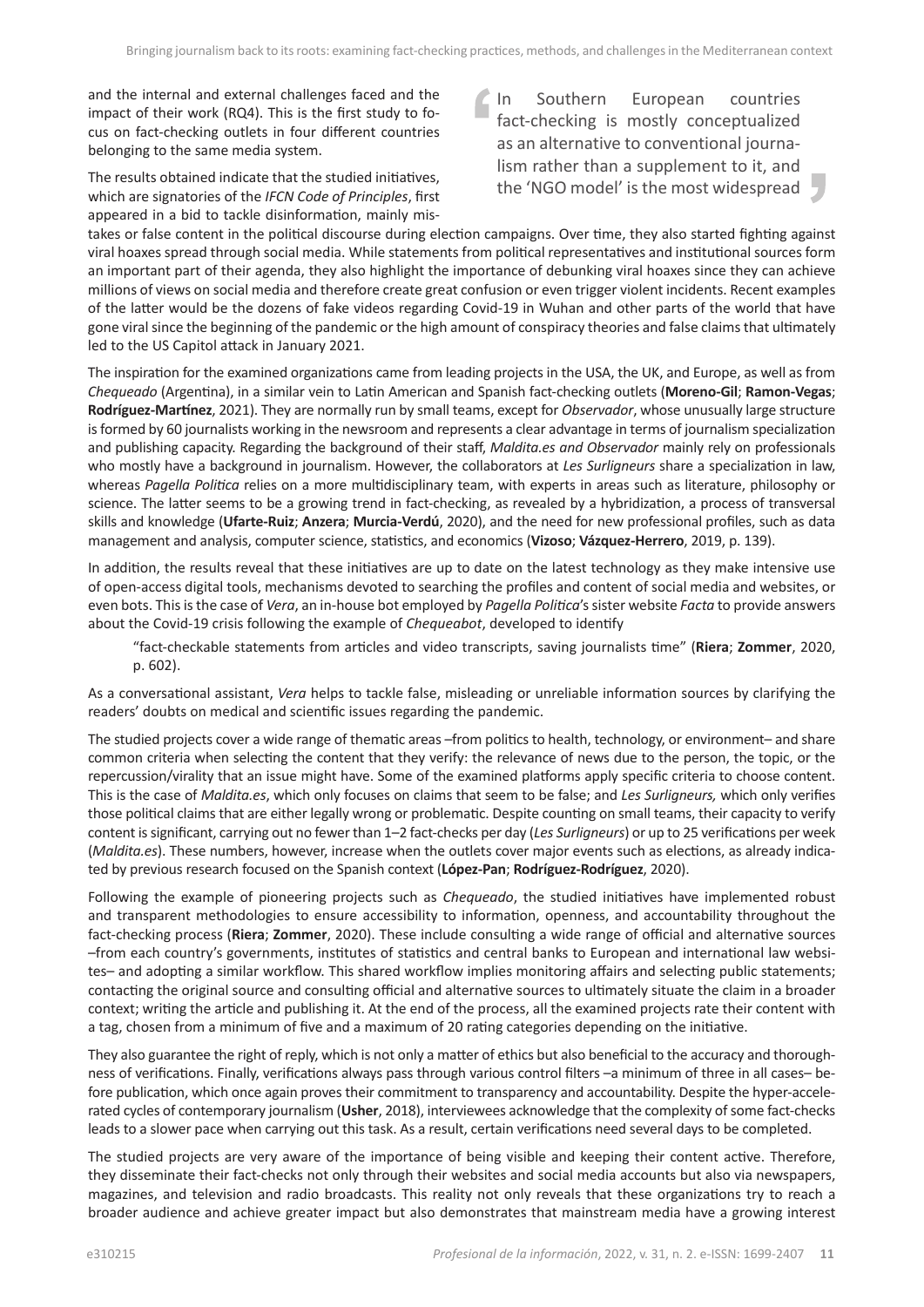in fact-checking (**Ufarte-Ruiz**; **Anzera**; **Murcia-Verdú**, 2020), especially during major events (**López-Pan**; **Rodríguez-Rodríguez**, 2020). All the examined outlets are widely open to audience participation through email, forms on websites, and social media. Citizens can even provide corrections to mistakes that have been published in fact-checking articles. The studied fact-checking The major challenges shared across fact-checkers bear a close resemblance to the three old crises of journalism – economic, professional and confidence– faced by the polarized pluralist countries

services understand the relevance of overcoming the "total disconnection with the audience" (Clara Jiménez, *Maldita. es*) that has pervaded traditional journalism while acknowledging that the participation of citizens is an essential component of building and regaining trust with the public (**Nicey**, 2020).

Regarding the internal challenges faced by fact-checking services, the interviewees acknowledge that the scarcity of resources has forced them to find new revenue streams, including educational activities (**Kuś**; **Barczyszyn-Madziarz**, 2020). Externally, accessing public information and increased competition from technology companies appear to be major concerns for fact-checking services, along with the need to enhance their impact among citizens, journalists, and politicians. These factors have led to a rethinking of fact-checking operations, in which finding viable business models (Vincent Couronne, *Les Surligneurs*) and strengthening media literacy activities are issues of heightened importance.

Interestingly, the aforementioned concerns bear a close resemblance to the three old crises of journalism –economic, professional, and confidence– faced in Polarized Pluralist countries (**Nielsen**, 2016). These challenges are widely shared across different journalistic cultures (**Amazeen**, 2020; **Humprecht**, 2020; **Lowrey**, 2017; **Singer**, 2021). The studied outlets try to respond to these challenges by denouncing these problems and promoting transparency. They also highlight the importance of fact-checking in the short and long term, a practice linked to traditional journalism, as a counter-offensive to false and misleading information. According to the interviewees, reclaiming the core values of journalism (**Graves**; **Nyhan**; **Reifler**, 2016) and going back to the roots of the profession is, in fact, what fact-checking is trying to do.

Despite its limitations, this qualitative study offers true insights into fact-checking practice in the Mediterranean context (France, Italy, Portugal, and Spain). Findings reveal the professionalization of fact-checking in this geographical area, demonstrating the clear commitment of their organizations to transparency and openness within a strong public service motivation. These findings, however, should be expanded in the future with the perspectives of other platforms operating in these countries. Further research should include fact-checking interventions in Greece, where few studies have been conducted (**Lamprou** *et al.*, 2021), and compare initiatives operating in the Polarized Pluralist Model with those from democratic corporatist and liberal systems. Following the approach of the present study, additional in-depth interviews with decision-makers would be valuable to obtain a richer insight into the distinctive practices and strategies developed by fact-checkers in different countries and regions.

In the future, the expanding partnerships between fact-checking platforms and technological giants such as *Facebook* or *Google* (**Graves**; **Anderson**, 2020) should be examined, along with the evolution of incipient forms of automated fact-checking and the importance of human experts during the verification process (**Nakov** *et al*., 2021). The alliances between newsrooms and academia and the development of media literacy activities should also be scrutinized to ascertain the educational value of fact-checking among citizens and journalists (**Amazeen**, 2020; **Moreno-Gil**; **Ramon-Vegas**; **Rodríguez-Martínez**, 2021). Building on previous work (**Brandtzaeg**; **Følstad**; **Chaparro-Domínguez**, 2018; **Figueira**; **Santos**, 2019), new studies should also investigate the involvement of audiences, and their perspectives and expectations regarding disinformation and verification.

Finally, based on the findings of this research, fact-checking platforms could be considered as self-regulatory entities with the mission of promoting public participation and transparency. These three characteristics correlate with the essential components of media accountability instruments (**Mauri-Ríos**; **Ramon-Vegas**, 2015). Future studies should further conceptualize fact-checking platforms as innovative media accountability instruments and interrogate the ways in which fact-checking organizations themselves are accountable for their professional practice to society at large (**Rojas-Torrijos**; **Ramon-Vegas**, 2017).

# **6. References**

**Aguaded, Ignacio**; **Romero-Rodríguez, Luis-Miguel** (2015). "Mediamorfosis y desinformación en la infoesfera: Alfabetización mediática, digital e informacional ante los cambios de hábitos de consumo informativo". *Education in the knowledge society*, v. 16, n. 1, pp. 44-57. *<https://doi.org/10.14201/eks20151614457>*

**Allcott, Hunt***;* **Gentzkow, Matthew** *(*2017). *"*Social media and fake news in the 2016 election". *Journal of economic perspectives, v.* 31, n. 2, pp. 211-236. *<https://doi.org/10.1257/jep.31.2.211>*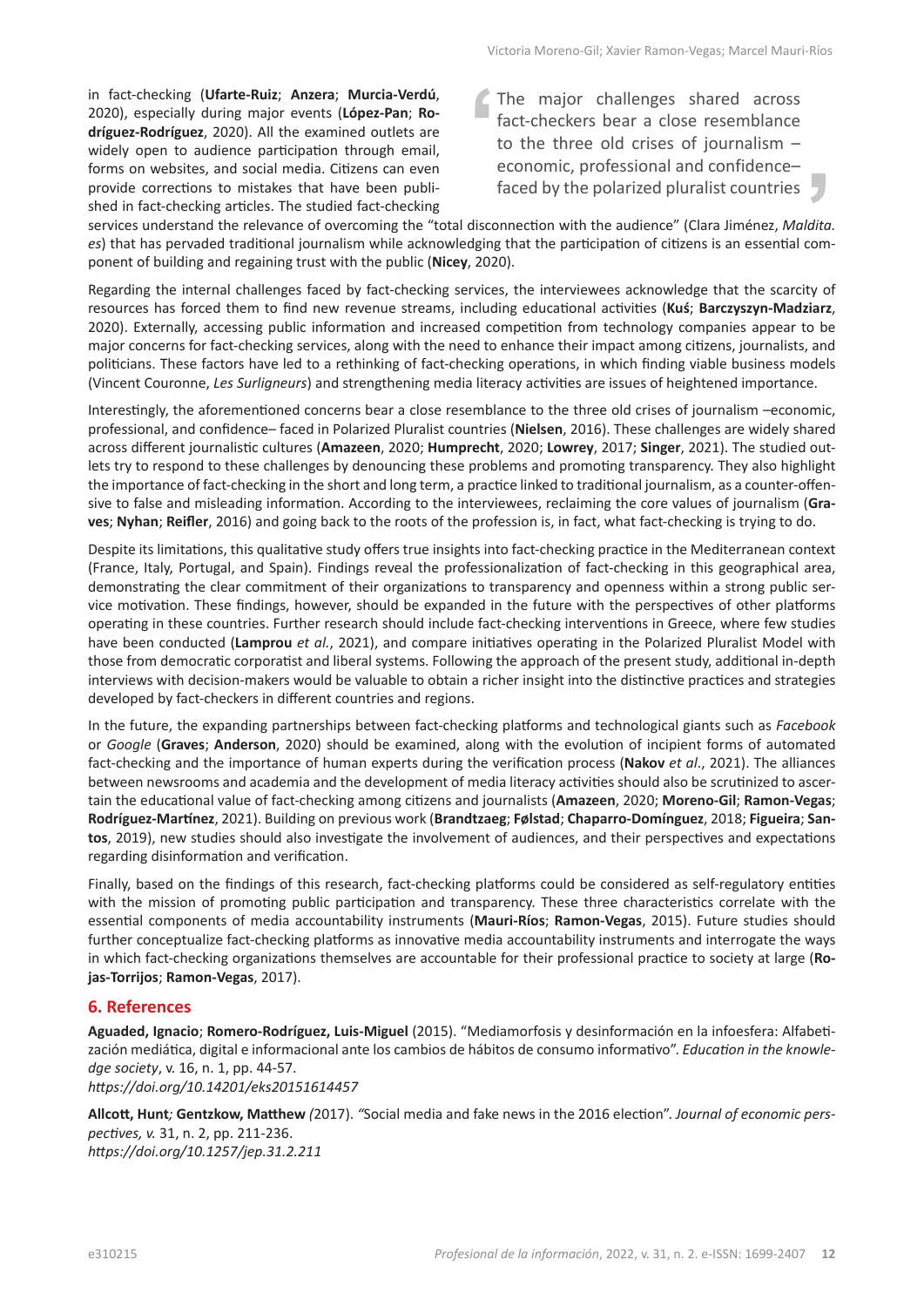**Amazeen, Michelle A.** (2020). "Journalistic interventions: The structural factors affecting the global emergence of fact-checking". *Journalism*, v. 21, n. 1, pp. 95-111. *<https://doi.org/10.1177/1464884917730217>*

**Bertrand, Claude-Jean** (2018). *Media ethics and accountability systems*. New York: Routledge. ISBN: 978 1 138511989

**Bigot**, **Laurent** (2018). "Un nouveau rapport de forces entre journalistes et politiques: le fact-checking". *Hermès, la revue*, v. 82, n. 3, pp. 112-119.

*<https://doi.org/10.3917/herm.082.0112>*

**Brandtzaeg, Petter B.**; **Følstad, Asbjørn**; **Chaparro-Domínguez**, **María-Ángeles** (2018). "How journalists and social media users perceive online fact-checking and verification services". *Journalism practice*, v. 12, n. 9, pp. 1109-1129*. <https://doi.org/10.1080/17512786.2017.1363657>*

**Cavaliere, Paolo** (2021). "From journalistic ethics to fact-checking practices: defining the standards of content governance in the fight against disinformation". *Journal of media law*, v. 12, n. 2, pp. 133-165. *<https://doi.org/10.2139/ssrn.3769410>*

**Cin, Firdevs-Melis**; **Madge, Clare**; **Long, Dianne**; **Breines, Markus**; **Dalu, Mwazvita T. B.** (2021). "Transnational online research: recognising multiple contexts in Skype-to-phone interviews". *Qualitative research*, Online first. *<https://doi.org/10.1177/14687941211024824>*

**Cinelli, Matteo**; **Quattrociocchi, Walter**; **Galeazzi, Alessandro**; **Valensise, Carlo-Michele**; **Brugnoli, Emanuele**; **Schmidt, Ana-Lucia**; **Zola, Paola**; **Zollo, Fabiana**; **Scala, Antonio** (2020). "The Covid-19 social media infodemic". *Scientific reports*, n. 7, e16598. *<https://doi.org/10.1038/s41598-020-73510-5>*

**Figueira, João**; **Santos, Sílvio** (2019). "Percepción de las noticias falsas en universitarios de Portugal: análisis de su consumo y actitudes". *El profesional de la información*, v. 28, n. 3, e280315. *<https://doi.org/10.3145/epi.2019.may.15>*

**García-Marín, David** (2020). "Infodemia global. Desórdenes informativos, narrativas fake y fact-checking en la crisis de la Covid-19". *Profesional de la información*, v. 29, n. 4, e290411. *<https://doi.org/10.3145/epi.2020.jul.11>*

**García-Vivero, Gloria**; **López-García, Xosé** (2021). "La verificación de datos en Europa. Análisis de 5 iniciativas europeas: [Maldita.es](http://Maldita.es), Newtral, Pagella Politica, Les Décodeurs y BBC Reality Check". *AdComunica*, n. 21, pp. 235-264. *<https://doi.org/10.6035/2174-0992.2021.21.12>*

**Graves, Lucas** (2013). *Deciding what's true: Fact-checking journalism and the new ecology of news.* Ph.D. dissertation, Columbia University. *<https://academiccommons.columbia.edu/doi/10.7916/D8W383F7/download>*

*<https://doi.org/10.7916/D8XG9Z7C>*

**Graves, Lucas** (2016). "Boundaries not drawn: Mapping the institutional roots of the global fact checking movement". *Journalism studies*, v. 19, n. 5, pp. 613-631. *<https://doi.org/10.1080/1461670X.2016.1196602>*

**Graves, Lucas** (2017). "Anatomy of a fact check: Objective practice and the contested epistemology of fact checking". *Communication, culture & critique*, v. 10, n. 3, pp. 518-537. *<https://doi.org/10.1111/cccr.12163>*

**Graves, Lucas**; **Anderson, C. W.** (2020). "Discipline and promote: Building infrastructure and managing algorithms in a 'structured journalism' project by professional fact-checking groups". *New media and society*, v. 22, n. 2, pp. 342-360. *<https://doi.org/10.1177/1461444819856916>*

**Graves, Lucas**; **Cherubini, Federica** (2016). *The rise of factchecking sites in Europe*. Oxford: Reuters Institute for the Study of Journalism.

*[https://reutersinstitute.politics.ox.ac.uk/sites/default/files/research/files/The%2520Rise%2520of%2520Fact-Checking](https://reutersinstitute.politics.ox.ac.uk/sites/default/files/research/files/The%2520Rise%2520of%2520Fact-Checking%2520Sites%2520in%2520Europe.pdf) [%2520Sites%2520in%2520Europe.pdf](https://reutersinstitute.politics.ox.ac.uk/sites/default/files/research/files/The%2520Rise%2520of%2520Fact-Checking%2520Sites%2520in%2520Europe.pdf)*

**Graves, Lucas**; **Nyhan, Brendan**; **Reifler, Jason** (2016). "Understanding innovations in journalistic practice: A field experiment examining motivations for fact-checking". *Journal of communication*, v. 66, n. 1, pp. 102-138. *<https://doi.org/10.1111/jcom.12198>*

**Hallin, Daniel C.**; **Mancini, Paolo** (2004). *Comparing media systems. Three models of media and politics*. New York: Cambridge University Press. ISBN: 978 0 511790867

**Hartley, Kris**; **Vu, Minh-Khuong** (2020). "Fighting fake news in the Covid-19 era: policy insights from an equilibrium model". *Policy sciences*, v. 53, pp. 735-758. *<https://doi.org/10.1007/s11077-020-09405-z>*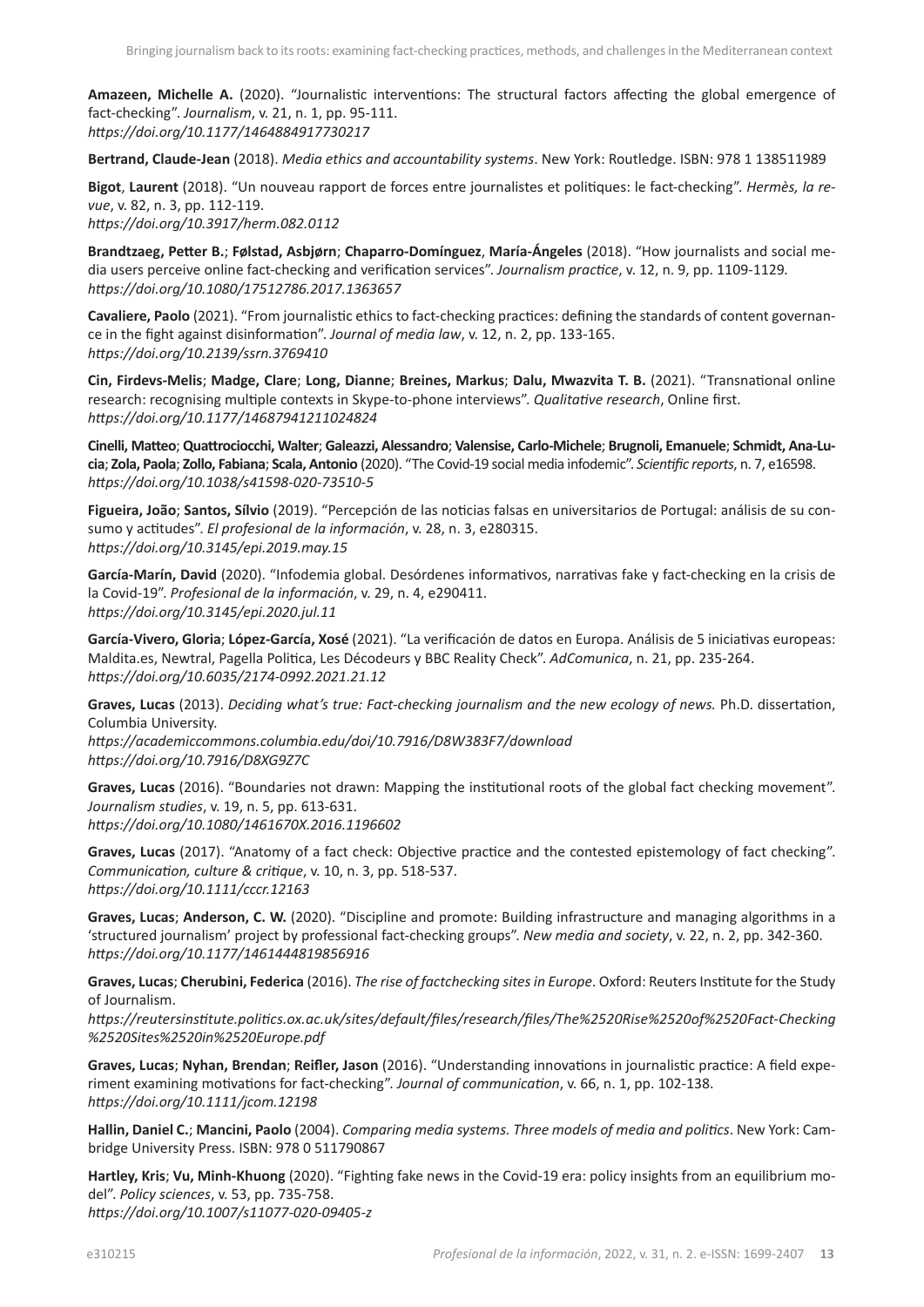**Humprecht, Edda** (2020). "How do they debunk 'fake news'? A cross-national comparison of transparency in fact checks". *Digital journalism*, v. 8, n. 3, pp. 310-327. *<https://doi.org/10.1080/21670811.2019.1691031>*

**Janesick, Valerie J.** (2015). "Peer debriefing". In: Ritzer, George (ed.). *The Blackwell encyclopedia of sociology*. London: John Wiley & Sons.

*<https://doi.org/10.1002/9781405165518.wbeosp014.pub2>*

**Kuś, Michal**; **Barczyszyn-Madziarz, Paulina** (2020). "Fact-checking initiatives as promoters of media and information literacy: The case of Poland". *Central European journal of communication*, v. 13, n. 2, pp. 249-265. *[https://doi.org/10.19195/1899-5101.13.2\(26\).6](https://doi.org/10.19195/1899-5101.13.2(26).6)* 

**Lamprou, Evangelos**; **Antonopoulos, Nikos**; **Anomeritou, Iouliani**; **Apostolou, Chrysoula** (2021). "Characteristics of fake news and misinformation in Greece: The rise of new crowdsourcing-based journalistic fact-checking models". *Journal. media*, v. 2, n. 3, pp. 417-439. *<https://doi.org/10.3390/journalmedia2030025>*

**Lewandowsky, Stephan**; **Ecker, Ullrich K. H.**; **Cook, John** (2017). "Beyond misinformation: Understanding and coping with the 'post-truth' era". *Journal of applied research in memory and cognition*, v. 6, n. 4, pp. 353-369. *<https://doi.org/10.1016/j.jarmac.2017.07.008>*

**Lo-Iacono, Valeria**; **Symonds, Paul**; **Brown, David H. K.** (2016). "Skype as a tool for qualitative research interviews". *Sociological research online*, v. 21, n. 2, pp. 103-117. *<https://doi.org/10.5153/sro.3952>*

**López-García, Xosé**; **Costa-Sánchez, Carmen**; **Vizoso, Ángel** (2021). "Journalistic fact-checking of information in pandemic: Stakeholders, hoaxes, and strategies to fight disinformation during the Covid-19 crisis in Spain". *International journal of environmental research and public health*, v. 18, n. 3, e1227. *<https://doi.org/10.3390/ijerph18031227>*

**López-Pan, Fernando**; **Rodríguez-Rodríguez, Jorge-Miguel** (2020). "El fact checking en España. Plataformas, prácticas y rasgos distintivos". *Estudios sobre el mensaje periodístico*, v. 26, n*.* 3, pp. 1045-1065. *<https://doi.org/10.5209/esmp.65246>*

**Lowrey, Wilson** (2017). "The emergence and development of news fact-checking sites: Institutional logics and population ecology". *Journalism studies*, v. 18, n. 3, pp. 376-394. *<https://doi.org/10.1080/1461670X.2015.1052537>*

**Mantzarlis, Alexios** (2018). "Fact-checking 101". In: Ireton, Cherilyn; Posetti, Julie (eds.). *Journalism, fake news & disinformation: Handbook for journalism education and training* Paris: Unesco, pp. 85-100. *[https://unesdoc.unesco.org/ark:](https://unesdoc.unesco.org/ark:/48223/pf0000265552)/48223/pf0000265552*

**Mauri-Ríos, Marcel**; **Ramon-Vegas, Xavier** (2015). "Nuevos sistemas de rendición de cuentas de la información periodística. Exploración del escenario online español". *El profesional de la información*, v. 24, n.4, pp. 380-389. *<https://doi.org/10.3145/epi.2015.jul.04>*

**Mauri-Ríos, Marcel**; **Ramon-Vegas, Xavier**; **Rodríguez-Martínez, Ruth** (2020). "Cobertura mediática de la crisis de la Covid-19: recomendaciones y propuestas de autorregulación". *Profesional de la información*, v. 29, n. 6, e290622. *<https://doi.org/10.3145/epi.2020.nov.22>*

**Mena, Paul** (2019). "Principles and boundaries of fact-checking: Journalists' perceptions". *Journalism practice*, v. 13, n. 6, pp. 657-672.

*<https://doi.org/10.1080/17512786.2018.1547655>*

**Moreno-Gil, Victoria**; **Ramon-Vegas, Xavier**; **Rodríguez-Martínez, Ruth** (2021). "Fact-checking interventions as counteroffensives to disinformation growth: Standards, values, and practices in Latin America and Spain". *Media and communication, v. 9, n. 1, pp*. 251-263. *<https://doi.org/10.17645/mac.v9i1.3443>*

**Nakov, Preslav**; **Corney, David**; **Hasanain, Maram**; **Alam, Firoj**; **Elsayed, Tamer**; **Barrón-Cedeño, Alberto**; **Papotti, Paolo**; **Shaar, Shaden**; **Da-San-Martino, Giovanni** (2021). "Automated fact-checking for assisting human fact-checkers". In: *Proceedings of the thirtieth international joint conference on artificial intelligence* (*IJCAI* 2021), pp. 4551-4558. *<https://doi.org/10.24963/ijcai.2021/619>* 

**Nicey, Jérémie** (2020). "Les pratiques de *fact-checking* journalistique participatif, entre contraintes et intérêts". *Interfaces numériques*, v. 9, n. 2, e4283.

*<https://doi.org/10.25965/interfaces-numeriques.4283>*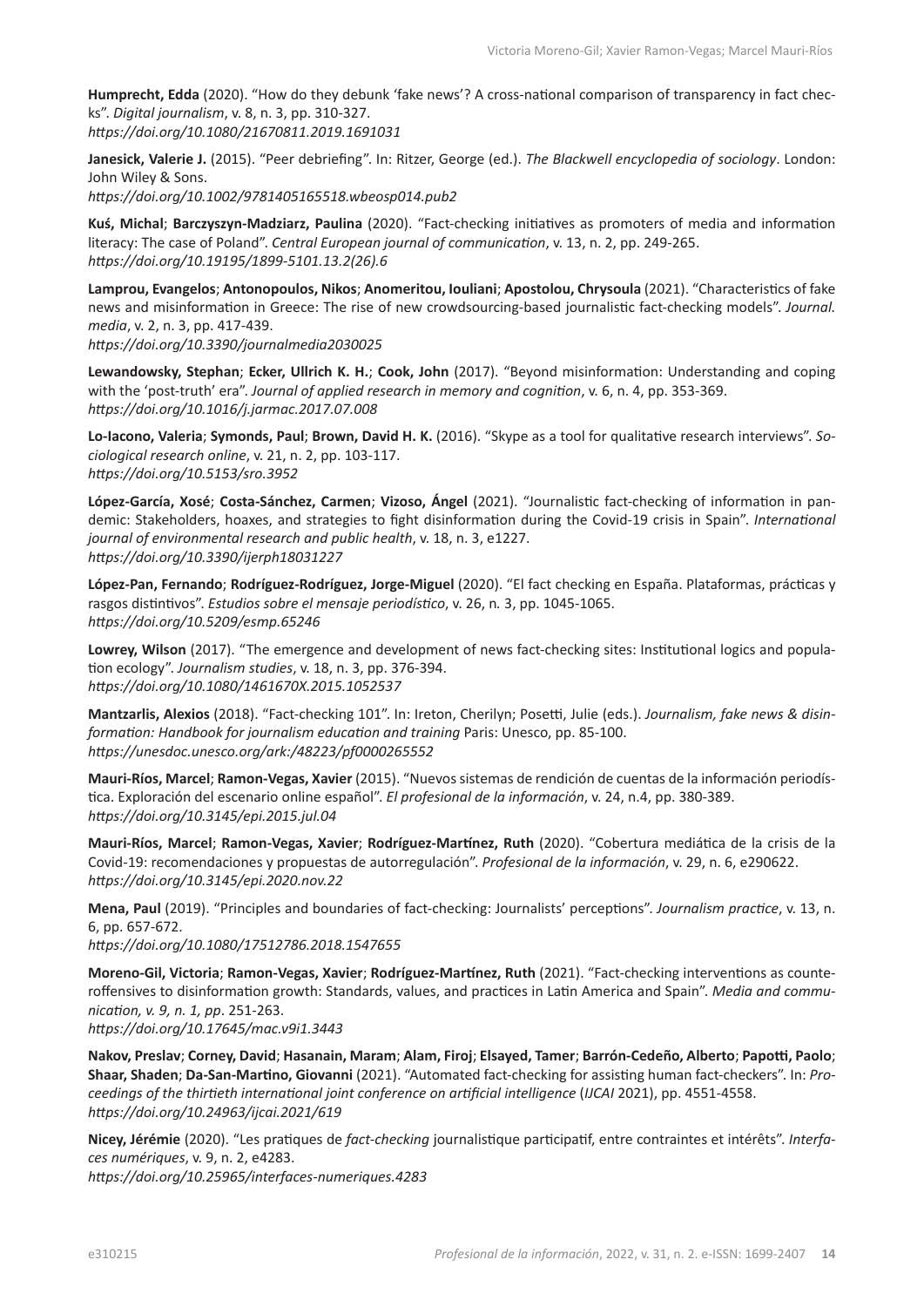**Nielsen, Ramus K.** (2016). "The many crises of Western journalism: A comparative analysis of economic crises, professional crises, and crises of confidence". In: Alexander, Jeffrey C.; Breese, Elizabeth B.; Luengo, María (eds.). *The crisis of journalism reconsidered: Democratic culture, professional codes, digital future*. Cambridge: Cambridge University Press. ISBN: 978 1 107448513

**Nieminen, Sakari**; **Rapeli, Lauri** (2019). "Fighting misperceptions and doubting journalists' objectivity: A review of fact-checking literature". *Political studies review*, v. 17, n. 3, pp. 296-309. *<https://doi.org/10.1177/1478929918786852>*

**Palau-Sampio, Dolors** (2018). "Fact-checking and scrutiny of power: Supervision of public discourses in new media platforms from Latin America". *Communication and society*, v. 31, n. 3, pp. 347-365. *<https://revistas.unav.edu/index.php/communication-and-society/article/view/35705>*

**Palomo, Bella**; **Sedano, Jon** (2018). "WhatsApp como herramienta de verificación de fake news. El caso de B de Bulo". *Revista latina de comunicación social*, n. 73, pp. 1384-1397. *<https://doi.org/10.4185/RLCS-2018-1312>*

**Póvoa-Cazetta, Jhonny**; **Reis, Ana-Isabel** (2019). "As fontes dos serviços de fact-checking luso-brasileiros". *Comunicação pública*, v. 14, n. 27. *<https://doi.org/10.4000/cp.5348>*

*Reuters Institute* (2021). *Reuters Institute Digital News Report 2021*. Oxford: Reuters Institute for the Study of Journalism. *[https://reutersinstitute.politics.ox.ac.uk/sites/default/files/2021-06/Digital\\_News\\_Report\\_2021\\_FINAL.pdf](https://reutersinstitute.politics.ox.ac.uk/sites/default/files/2021-06/Digital_News_Report_2021_FINAL.pdf)*

**Riera, Ariel**; **Zommer, Laura** (2020). "Using fact checking to improve information systems in Argentina". *The political quarterly*, v. 91, n. 3, pp. 600-604. *<https://doi.org/10.1111/1467-923X.12895>*

**Rodríguez-Pérez, Carlos**; **Paniagua-Rojano, Francisco-Javier**; **Magallón-Rosa, Raúl** (2021). "Debunking political disinformation through journalists' perceptions: An analysis of Colombia's fact-checking news practices". *Media and communication*, v. 9, n. 1, pp. 264-275.

*<https://doi.org/10.17645/mac.v9i1.3374>*

**Rojas-Torrijos, José-Luis**; **Ramon-Vegas, Xavier** (2017). "Accountability in social networks. Ever-evolving stylebooks and feedback through *Twitter*". *Revista latina de comunicación social*, n. 72, pp. 915-940. *<https://doi.org/10.4185/RLCS-2017-1200en>*

**Silverman, Craig** (2015). *Lies, damn lies and viral content. How news websites spread (and debunk) online rumors, unverified claims and misinformation*. Columbia: Columbia Journalism School, Tow Center for Digital Journalism. *<https://academiccommons.columbia.edu/doi/10.7916/D8KH10RQ/download> <https://doi.org/10.7916/D8Q81RHH>*

**Singer, Jane B.** (2021). "Border patrol: The rise and role of fact-checkers and their challenge to journalists' normative boundaries". *Journalism*, v. 22, n. 8, 1929-1946. *<https://doi.org/10.1177/1464884920933137>*

**Stencel, Mark**; **Luther, Joel** (2021). "Fact-checking census shows slower growth". *Poynter,* June 3. *<https://reporterslab.org/fact-checking-census-shows-slower-growth>*

**Tracy, Sarah J.** (2020). *Qualitative research methods. Collecting evidence, crafting analysis, communicating impact*. Hoboken, New Jersey: Wiley Blackwell. ISBN: 978 1 405192026

**Tuñón-Navarro, Jorge**; **Oleart, Álvaro**; **Bouza-García, Luis** (2019). "Actores europeos y desinformación: la disputa entre el factchecking, las agendas alternativas y la geopolítica". *Revista de comunicación*, v. 18, n. 2, pp. 245-260. *<https://doi.org/10.26441/RC18.2-2019-A12>*

**Ufarte-Ruiz, María-José**; **Anzera, Guisseppe**; **Murcia-Verdú, Francisco-José** (2020). "Plataformas independientes de fact-checking en España e Italia. Características, organización y método". *Revista mediterránea de comunicación*, v. 11, n. 2, pp. 23-39. *<https://doi.org/10.14198/MEDCOM2020.11.2.3>*

**Usher, Nikki** (2018). "Breaking news production processes in US metropolitan newspapers: Immediacy and journalistic authority". *Journalism*, v. 19, n. 1, pp. 21-36. *<https://doi.org/10.1177/1464884916689151>*

**Viscardi, Janaisa M.** (2020). "True and lie according to Jair Bolsonaro's *Twitter* account". *Trabalhos em linguística aplicada*, v. 59, n. 2, pp. 1134-1157.

*<https://periodicos.sbu.unicamp.br/ojs/index.php/tla/article/view/8658477> <https://doi.org/10.1590/01031813715891620200520>*